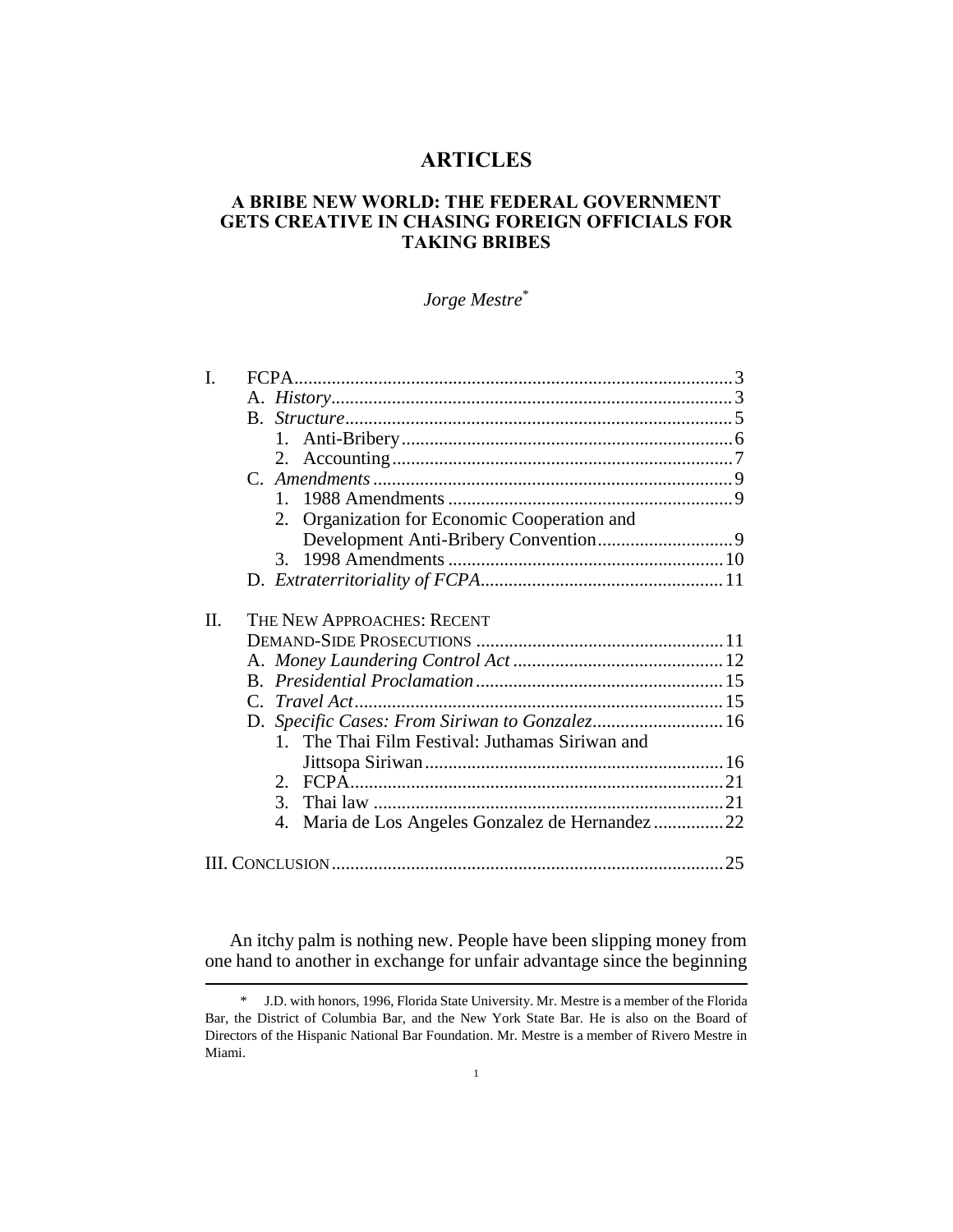of recorded history. Exodus 23:8 enjoins us from bribery: "And you shall take no bribe, for a bribe blinds the clear-sighted and subverts the cause of those who are in the right." Even a cursory look at history reveals that the problem of public corruption is as old as Methuselah—but the fact that there is a problem does not mean that prosecutors ought to ignore the intent of Congress and legislate their own solution. Yet that is precisely what they are doing.

The Foreign Corrupt Practices Act  $(FCPA)^{1}$  is a supply-side statute that is, it criminalizes bribe giving but not bribe taking by foreign officials. Accordingly, and until recently, prosecutors followed a supplyside strategy by prosecuting bribe givers and not government bribe takers. But more and more, prosecutors are taking the fight to the bribe takers in other words, including a demand-side approach to the offensive. They are doing so by charging corrupt foreign officials under statutes such as the Travel Act<sup>2</sup> and the Money Laundering Control Act (MLCA).<sup>3</sup> This newly minted strategy was not contemplated by Congress, which left foreign officials out of the FCPA.

There may be several motives for this new stratagem. It may be that the United States is starting to feel that the FCPA has given way to the U.K. Bribery Act as the most feared anti-bribery law on the globe. For instance, the U.K. Bribery Act prohibits both supply-side and demandside bribery—in other words, it is aimed at bribe givers as well as bribe takers.<sup>4</sup> It may simply be that the United States is trying to keep up.

Another reason may be the notion that if bribe takers share some prosecution risk with bribe givers, the market for bribes might shrink. If foreign officials do not feel any risk of being prosecuted, they will persist in coercing companies into making payments to procure business. This new stratagem might deter them from doing so.

Finally, it might be a belief that American corporations are for the most part committed to the rule of law, free competition and good citizenship, and no matter how much they do to comply, they cannot stop the barrage of extortionate demands for bribes in foreign markets. The United States might simply be trying to reduce bribe solicitation to ease the burden on American companies doing business abroad.

Whatever the reason, there is no doubt that the United States is taking a new approach to charging foreign officials who would not otherwise be accountable for taking bribes under the FCPA. No matter how good their reasons, prosecutors should not be permitted to go around the policy decisions made by Congress in the FCPA and essentially become legislators themselves.

<sup>1.</sup> 15 U.S.C. § 78dd**-**1 (2014).

<sup>2.</sup> 18 U.S.C. § 1952 (2014).

<sup>3.</sup> 18 U.S.C. §§ 1956**–**1957 (2012).

<sup>4.</sup> Bribery Act, 2010, c. 23, § 2 (U.K.).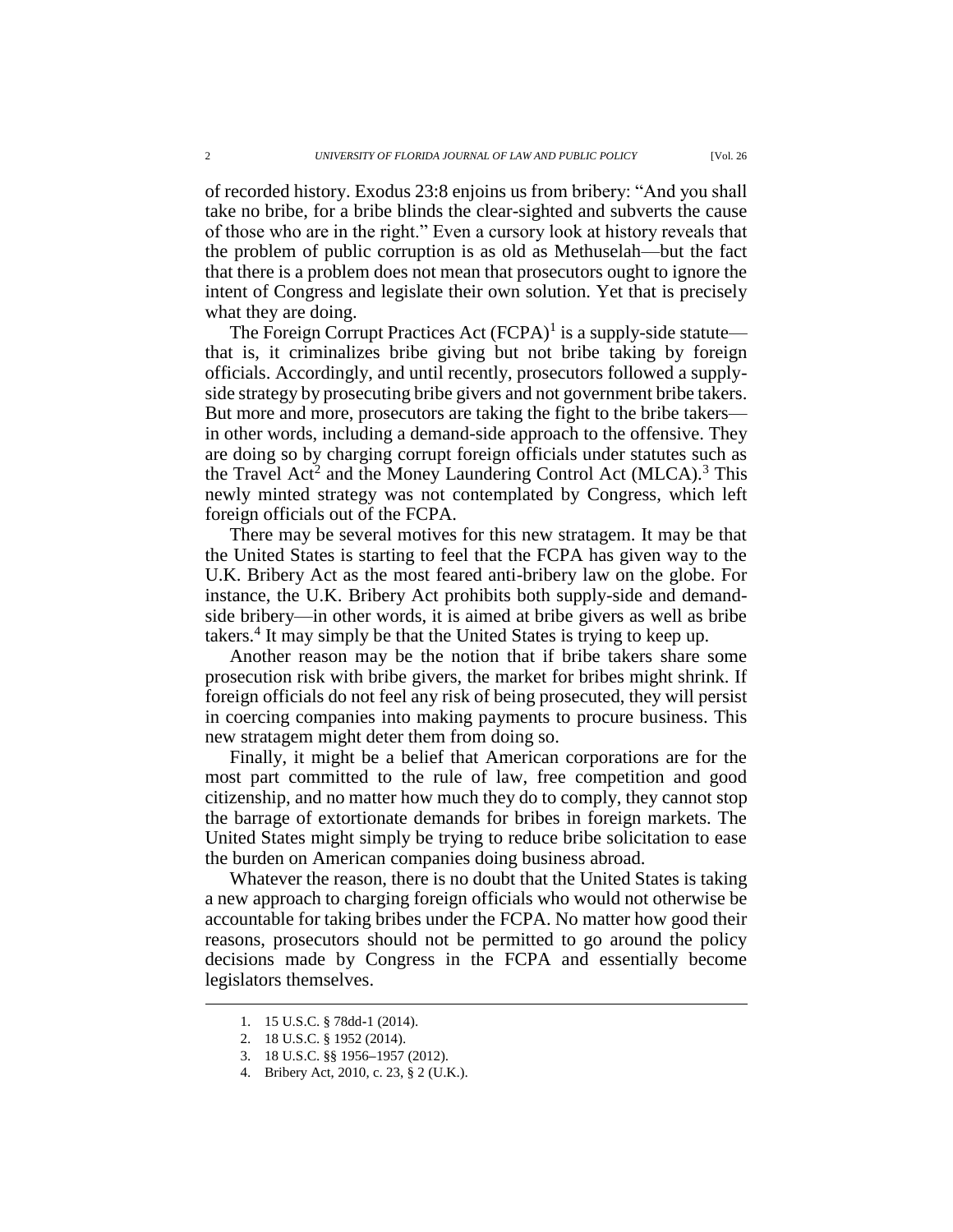# **I. FCPA**

# A. *History*

After the Watergate scandal, the U.S. Securities and Exchange Commission (SEC) investigated certain corporations that had donated to political-election campaigns, including the re-election campaign of then-President Nixon.<sup>5</sup> Because of its work and that of the special prosecutor, several corporations were charged with making illegal political contributions with corporate funds.<sup>6</sup> The investigation revealed the existence of "slush finds" that many corporations kept off the books, sometimes in offshore bank accounts or shell companies created only to fund bribes.<sup>7</sup> The discovery sounded an alarm because these illegal payments could be significant to potential investors.<sup>8</sup> It justifiably caused concern about the disclosure system on which our financial system and U.S. securities laws rest.<sup>9</sup>

One of the infamous examples was that of Lockheed Corporation.<sup>10</sup> It had paid about \$1.8 million in bribes to the Prime Minister of Japan (among others) to obtain a contract for the sale of passenger aircraft.<sup>11</sup> This embarrassed the United States, given that Lockheed was seen almost as an arm of the U.S. government.<sup>12</sup> It was also the Cold-War era, during which the United States thought of itself as the shining city on the hill.<sup>13</sup> It was important to show that capitalism did not equal corruption as it related to the fight against communism.<sup>14</sup>

Congress also was concerned about more practical foreign policy issues. It was troubled that many multinational enterprises and U.S. government agencies had been accused of attempting to subvert friendly

<sup>5.</sup> U.S. Sec. & Exch. Comm'n, Report of the Securities and Exchange Commission on Questionable and Illegal Corporate Payment and Practices (1976), *reprinted in* Special Supplement, Sec. Reg. & L. Rep. (BNA) No. 353, at 2, 39**–**40 (May 19, 1976) [hereinafter SEC Report on Corporate Payments]; *see* Michael B. Bixby, *The Lion Awakens: The Foreign Corrupt Practices Act—1977 to 2010*, 12 SAN DIEGO INT'L L.J. 89, 92 (2010).

<sup>6.</sup> SEC Report on Corporate Payments, *supra* note 5, at 2.

<sup>7.</sup> *Id*. at 3.

<sup>8.</sup> *Id*. at 2.

<sup>9.</sup> *Id*. at 3.

<sup>10.</sup> *See* A. Carl Kotchian, *The Payoff: Lockheed's 70-Day Mission to Tokyo*, SATURDAY REV. (July 9, 1977); H.R. REP. NO. 95-640, at 2 (1977), *available at* http://www.justice.gov/ criminal/fraud/fcpa/history/1977/houseprt-95-640.pdf.

<sup>11.</sup> *See id.* at 8**–**12; Mike Koehler, *The Story of the Foreign Corrupt Practices Act*, 73 OHIO ST. L.J. 929, 941 (2012); SEC Report on Corporate Payments, *supra* note 5, at 40.

<sup>12.</sup> *See* Joseph W. Yockey, *Choosing Governance in the FCPA Reform Debate*, 38 J.CORP. L. 325, 338**–**39 (2013).

<sup>13.</sup> *See* Mike Koehler, *The Story of the Foreign Corrupt Practices Act*, 73 OHIO ST. L.J. 929, 939**–**41 (2012); S. REP. NO. 95-114, at 2 (1977).

<sup>14.</sup> *See* Koehler, *supra* note 13, at 941.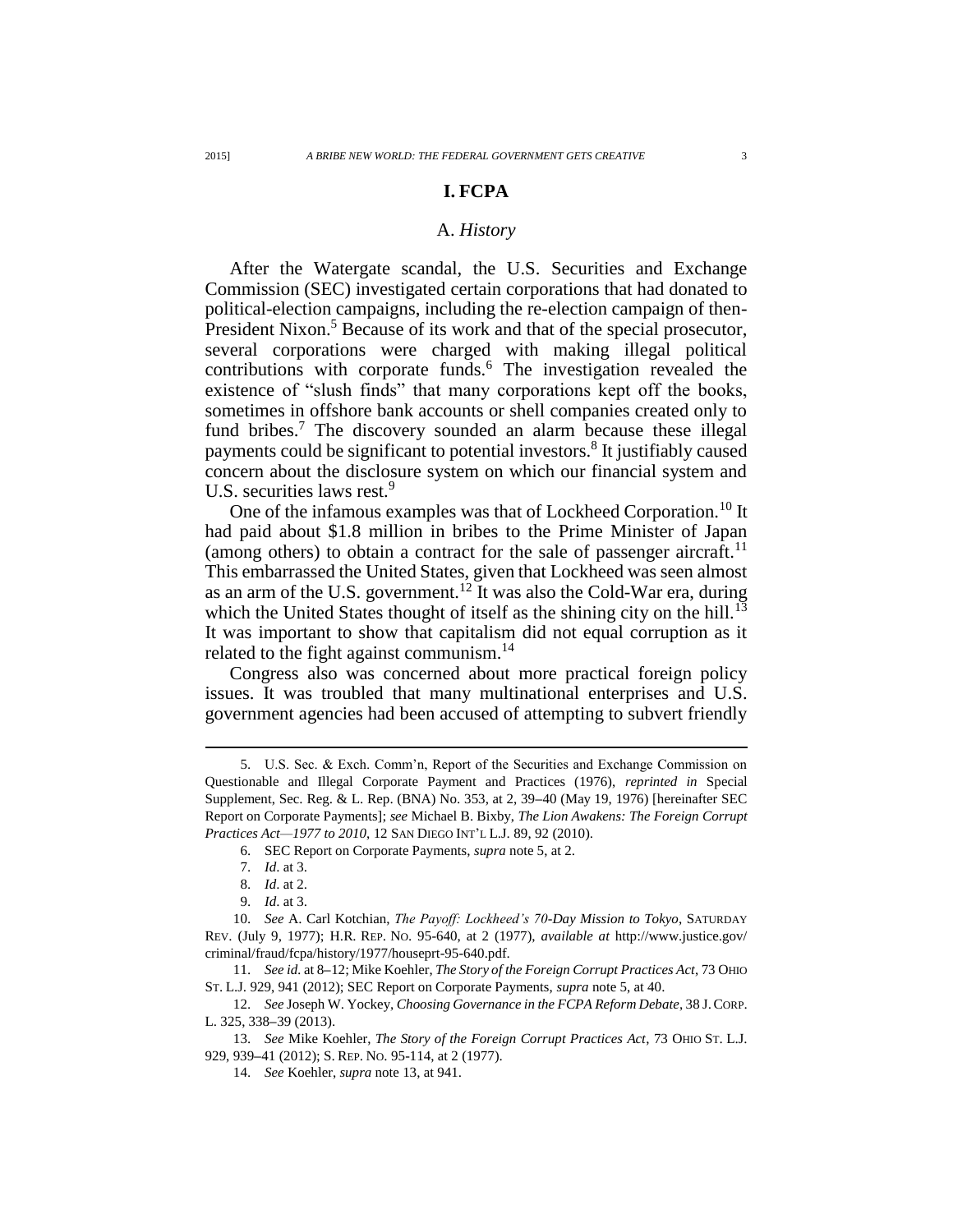Finally, broad economic arguments were made in support of a new anti-bribery law. Besides undermining democracy and subverting legitimate governments, bribery short-circuits free markets.<sup>17</sup> Markets are supposed to reward efficiency and quality. When bribes are paid, resources go to the corrupt, not the efficient:

[Bribery] is counter to the moral expectations and values of the American public. But not only is it unethical, it is bad business as well. It erodes public confidence in the integrity of the free market system. . . . [I]t rewards corruption instead of efficiency and puts pressure on ethical enterprises to lower their standards or risk losing business.<sup>18</sup>

The question was how to fix the problem. After scores of hearings, Congress was worried that existing laws that possibly could have addressed this type of corruption were deficient.<sup>19</sup> For instance, the securities laws had some gaping holes—they generally only required disclosure of "material" facts.<sup>20</sup> Thus, under the securities laws, unless a bribe was material, it did not need to be disclosed.<sup>21</sup> It was not hard to imagine a scenario where a company might decide that a small bribe would not matter to an investor and therefore would deem it immaterial and not report it. The tax laws also were found wanting, because under those laws, making the payment is not the illegal act—the illegal act was taking a tax deduction for the bribe as if it were a legitimate business expense.<sup>22</sup> No deduction, no crime—that was unacceptable.<sup>23</sup> Finally, the antitrust laws generally would not apply unless the bribe would have an anticompetitive effect on U.S. foreign commerce.<sup>24</sup> Congress wanted to close these gaps and find a way to prosecute overseas corruption.<sup>25</sup>

<sup>15.</sup> *The Activities of Multinational Corporations Abroad: Hearings Before the Subcomm. on Int'l Econ. Policy of the H. Comm. on Int'l Relations*, 94th Cong. 22 (1975) (statement of Mark B. Feldman, Deputy Legal Advisor, U.S. Dep't of State).

<sup>16.</sup> *See* S. REP. NO. 95-114, at 3**–**4 (1977); *Statement of Comm'n Policy Concerning Section 30a of the Sec. Exch. Act of 1934*, Release No. 17099, at 2 (Aug. 28, 1980).

<sup>17.</sup> S. REP. NO. 94-1031, at 3 (1976).

<sup>18.</sup> H.R. REP. NO. 95-640, at 4**–**5 (1977).

<sup>19.</sup> *See* Koehler, *supra* note 13, at 950**–**60.

<sup>20.</sup> *Id.* at 951**–**55.

<sup>21.</sup> *Id.*

<sup>22.</sup> *See id.* at 954**–**56; I.R.C. § 162(c) (2011).

<sup>23.</sup> *See* Koehler, *supra* note 13, at 954**–**56.

<sup>24.</sup> *See id.* at 955**–**56.

<sup>25.</sup> *See id.* at 956**–**61.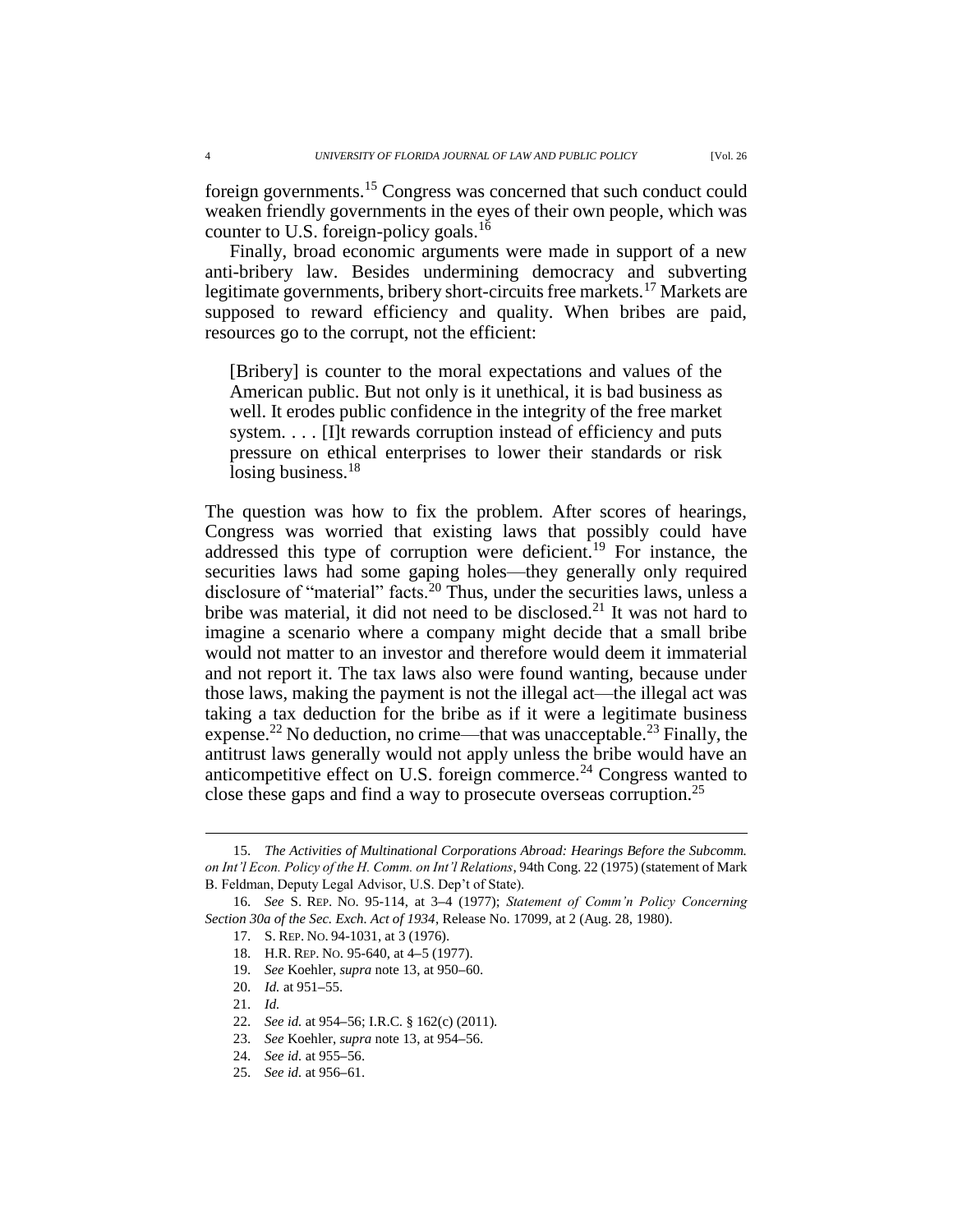So Congress acted and passed the FCPA as an amendment to the Securities Exchange Act of 1934.<sup>26</sup> It was described as an effort to "restore public confidence in the integrity of the American business system."<sup>27</sup> But the FCPA only penalizes those who give the bribe and not those who take it. $^{28}$  It was therefore an inside-out approach to tackling corruption based on our own commitment to the rule of law.

This inside-out approach was very much intentional. Congress was well aware that under international law the United States had the power to reach conduct of noncitizens, including foreign bribe takers.<sup>29</sup> What's more, constitutionally, Article I, Section 8, gives Congress the power to "regulate Commerce with foreign Nations and among the several States" and "to define and punish Offenses against the Law of Nations."<sup>30</sup> Thus, Congress arguably could have regulated the bribe takers based on territoriality and the effects principles of jurisdiction.<sup>31</sup> But it chose not to, doubtless constrained by notions of comity and the concern that subjecting bribe takers in friendly foreign governments to criminal liability would exacerbate foreign-policy problems.

Three decades later, it appears that the U.S. Department of Justice (DOJ) and the SEC have decided to work around the FCPA's limitations and go after foreign-bribe takers. To understand their strategy, it is first important to understand the basic structure of the FCPA and why these agencies decided that they needed to go around the law in the first place.

### B. *Structure*

The FCPA is essentially a two-part statute.<sup>32</sup> It contains both antibribery<sup>33</sup> and accounting provisions.<sup>34</sup> Most would agree that the antibribery provisions are the guts of the law. They define what is and is not acceptable.<sup>35</sup> The accounting provisions are nevertheless also important in that they require companies to disclose and monitor.<sup>36</sup> It is this

 $\overline{a}$ 

31. United States v. Noriega, 746 F. Supp. 1506, 1515 (S.D. Fla. 1990) (upholding jurisdiction in case against Noriega for Racketeer Influenced and Corrupt Organization Act (RICO) and Travel Act violations based on the effects doctrine).

32. U.S. Dep't of Justice & U.S. Sec. Exch. Comm'n, A Resource Guide to the U.S. Foreign Corrupt Practices Act 11 (Nov. 14, 2012), http://www.justice.gov/criminal/fraud/fcpa/ guidance/guide.pdf [hereinafter SEC & DOJ Guide], at 10.

34. *See* SEC & DOJ Guide, *supra* note 32, at 38; Section 13(b)(2)(A) of the Exchange Act, 15 U.S.C. § 78m(b)(2)(A)**–**(B).

- 35. *See* SEC & DOJ Guide, *supra* note 32, at 10**–**35.
- 36. *See id.* at 40**–**41.

<sup>26.</sup> 15 U.S.C. § 78dd-1 (2012).

<sup>27.</sup> S. REP. NO. 95-114, at 4 (1977).

<sup>28.</sup> United States v. Castle, 925 F. 2d 831, 835 (5th Cir. 1991).

<sup>29.</sup> *Id*. at 835 (citing H.R. REP. NO. 95-640, at 12 n.3 (1977)).

<sup>30.</sup> U.S. CONST. art. I, § 8.

<sup>33.</sup> *See id.*; 15 U.S.C. § 78dd-1.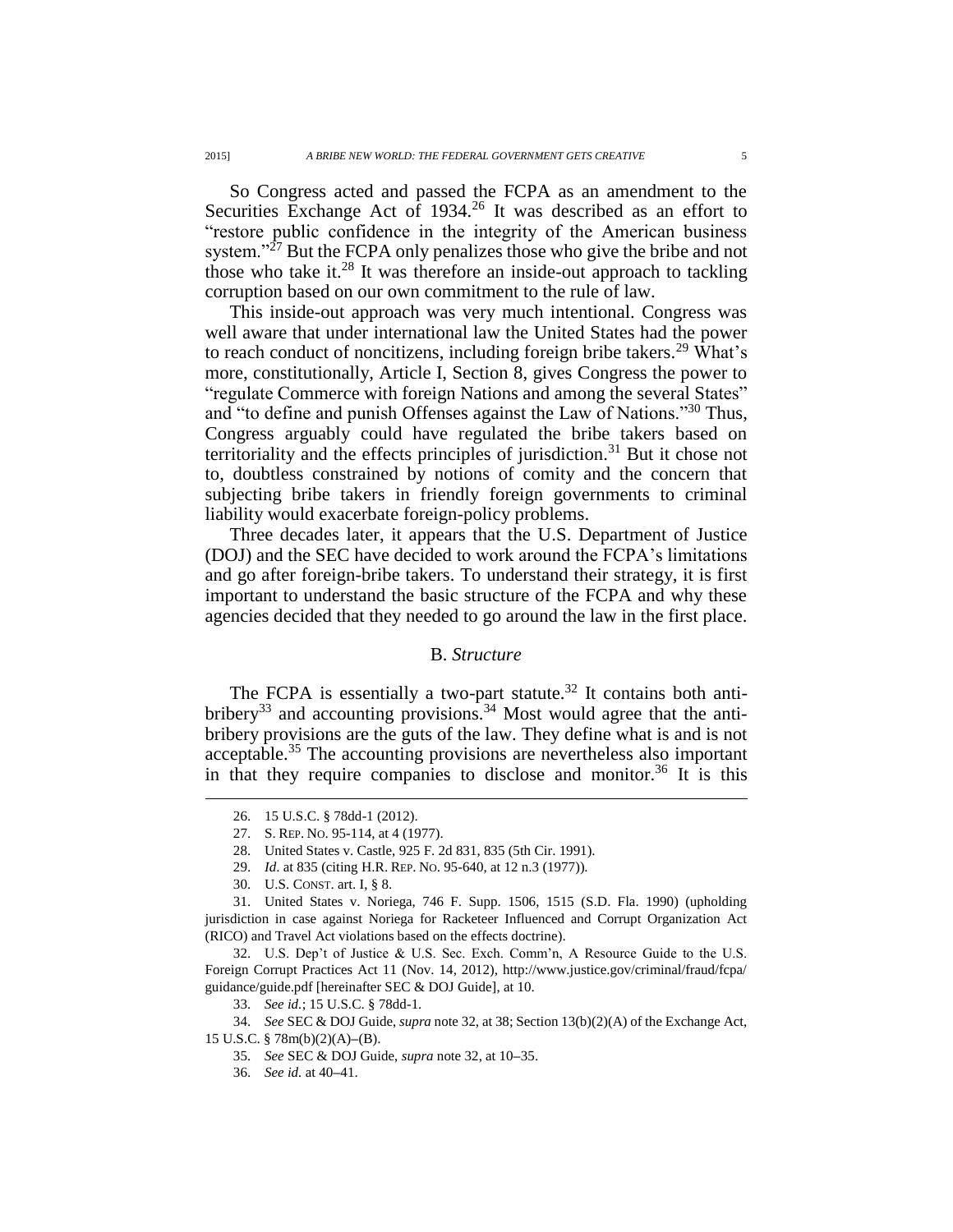transparency that sets apart American financial markets from some others.<sup>37</sup> As a matter of procedure, the DOJ prosecutes all criminal actions as well as civil proceedings against non-issuers of securities.<sup>38</sup> The SEC handles civil actions against issuers.<sup>39</sup> Oftentimes, the two bring parallel proceedings.<sup>40</sup>

### 1. Anti-Bribery

The anti-bribery provisions forbid "issuers" and "domestic concerns" from making or promising to make corrupt payments, either directly or indirectly, of money, or anything of value, to foreign officials,  $41$  with corrupt intent to retain or get business.<sup>42</sup> It is best to break down the dictates of the statute into its constituent parts.

An "issuer" is a company that has registered securities or is required to file reports with the SEC.<sup>43</sup> A "domestic concern" is broader and includes a "citizen, national, or resident of the United States" plus "any corporation, partnership, association, joint-stock company, business trust, unincorporated organization, or sole proprietorship which has its principle place of business in the United States, or which is organized under the laws of a State of the United States or a territory, possession, or commonwealth of the United States."<sup>44</sup> The term "anything of value" necessarily is not limited to money.<sup>45</sup> It can include gifts like cars, trips, promise of future employment, and even gifts to charities.<sup>46</sup>

Next, the payment must be made to a "foreign official,"<sup>47</sup> which includes any officer or employee of a foreign government, a department, agency or instrumentality of the government, and any foreign political party, party official, or candidate for foreign office.<sup>48</sup> The FCPA also

 $\overline{a}$ 

40. *See id.*

46. *Id.*

<sup>37.</sup> No express private right of action exists in the Act for violation of either the anti-bribery or the accounting provisions. *See, e.g.*, Lamb v. Phillip Morris, Inc., 915 F.2d 1024, 1028**–**29 (6th Cir. 1990); McLean v. Int'l Harvester Co., 817 F.2d 1214, 1219 (5th Cir. 1987).

<sup>38.</sup> *See* SEC & DOJ Guide, *supra* note 32, at 4**–**5.

<sup>39.</sup> *See id.*

<sup>41.</sup> It can be argued that the United States has taken an expansive role of defining who is a foreign official.

<sup>42.</sup> 15 U.S.C. § 78dd-1(a) (2012).

<sup>43.</sup> 15 U.S.C. § 78(c)(a)(8) (2012). Foreign issuers whose American Depository Receipts are listed on a U.S. exchange are "issuers" for purposes of the FCPA. *See* Cort Malmberg & Alison B. Miller, *Foreign Corrupt Practices Act,* 50 AM. CRIM. L. REV. 1077, 1082 (2013).

<sup>44.</sup> 15 U.S.C. §§ 78dd-2(h)(1)(A)**–**(B) (2012).

<sup>45.</sup> SEC & DOJ Guide, *supra* note 32, at 14**–**19.

<sup>47.</sup> *Id*. § 78dd-1(a).

<sup>48.</sup> The term has not been fully developed and there is not much case law explaining it. *See* 15 U.S.C. §§ 78dd-1(a)(2), 78dd-1(f)(1)(A), 78dd-2(a)(2), 78dd-2(h)(2)(A), 78dd-3(a)(2); 78dd-3(f)(2)(A).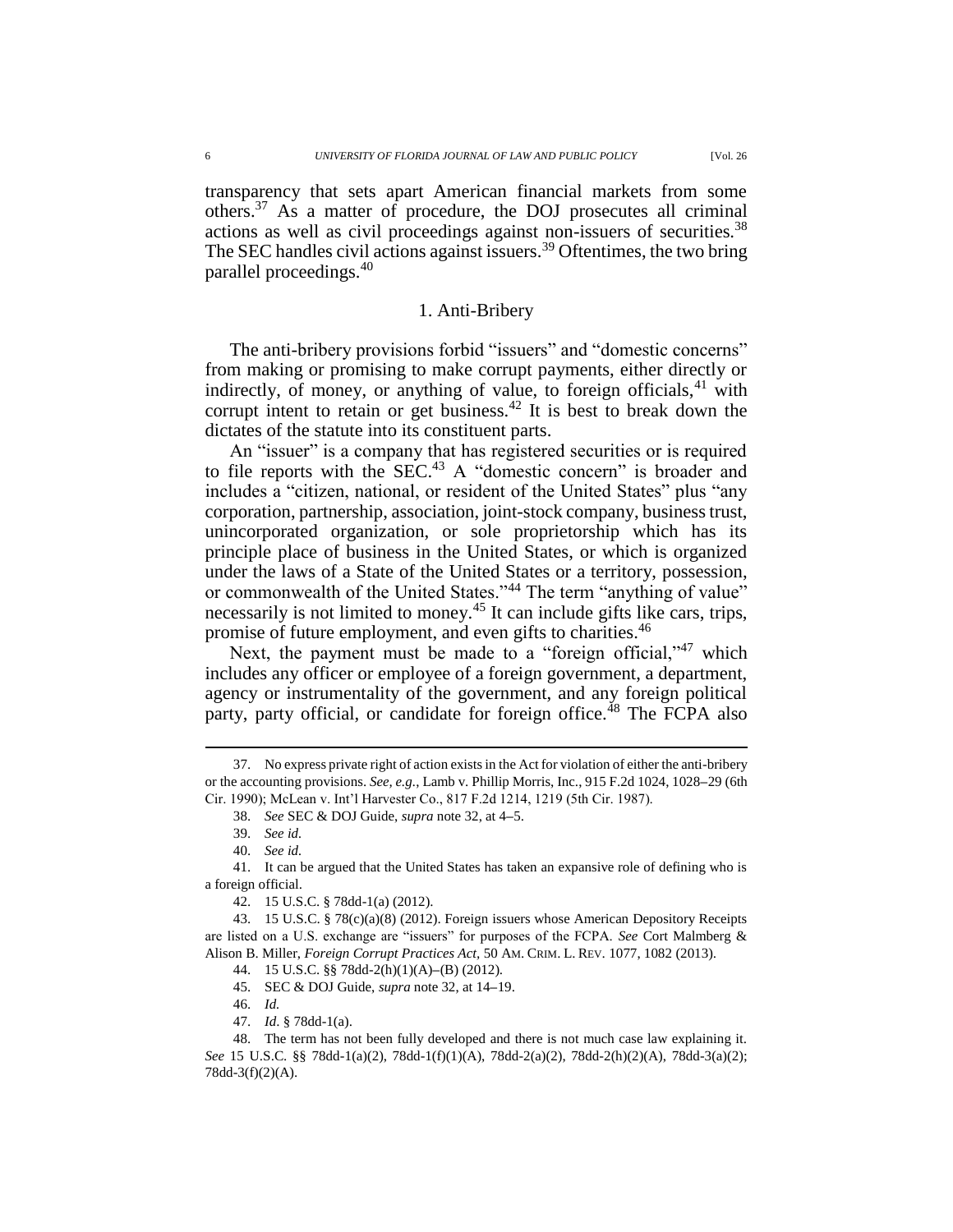reaches a payment to any third party that is made with the knowledge that part of it will be offered to bribe a foreign official.<sup>49</sup> Finally, what it means to "obtain or retain business" is extremely fact-specific.<sup>50</sup> This gives prosecutors some leeway, but also gives a defendant some room to maneuver. Any covered person who "willfully" violates the anti-bribery provisions can be both imprisoned and fined.<sup>51</sup>

The anti-bribery provisions do not prohibit the acceptance of bribes by foreign officials—they address only the supply side and not the demand side of international corporate bribery.<sup>52</sup>

### 2. Accounting

The "books-and-records" provisions of the FCPA are in some ways more limited than the anti-bribery provisions, in that they apply only to "issuers" of U.S. registered securities.<sup>53</sup> These accounting provisions require those issuers to "make and keep books, records, and accounts, which, in reasonable detail, accurately and fairly reflect the transactions and dispositions of the assets of the issuers."<sup>54</sup> However, the FCPA's accounting provisions take into account that required controls should be in proportion to the size of the corporation:

The definition of accounting controls does comprehend reasonable, but not absolute, assurances that the objectives expressed in it will be accomplished by the system. The concept of "reasonable assurances" . . . recognizes that the costs of internal controls should not exceed the benefits expected to be derived. It does not appear that either the SEC or Congress, which adopted the SEC's recommendations, intended that the statute should require that each affected issuer install a fail-safe accounting control system at all costs. It appears that Congress was fully cognizant of the cost-effective considerations which confront companies as they consider the institution of accounting controls and of the subjective elements which may lead reasonable individuals to arrive at different conclusions. Congress has demanded only that judgment be exercised in applying the standard of reasonableness. . . . It is also true that the internal accounting controls provisions contemplate the financial principle

<sup>49.</sup> 15 U.S.C. § 78dd-1(a)(3); *see* United States v. Kozeny, 667 F.3d 122, 135 (2d Cir. 2011).

<sup>50.</sup> United States v. Kay, 359 F. 3d 738, 757 (5th Cir. 2004).

<sup>51.</sup> *See* United States v. Kozeny, 667 F.3d 122, 136 (2d Cir. 2011).

<sup>52.</sup> United States v. Castle, 925 F.2d 831, 835 (5th Cir. 1991).

<sup>53.</sup> Malmberg & Miller, *supra* note 43, at 1083.

<sup>54.</sup> 15 U.S.C. § 78m(b)(2) (2012).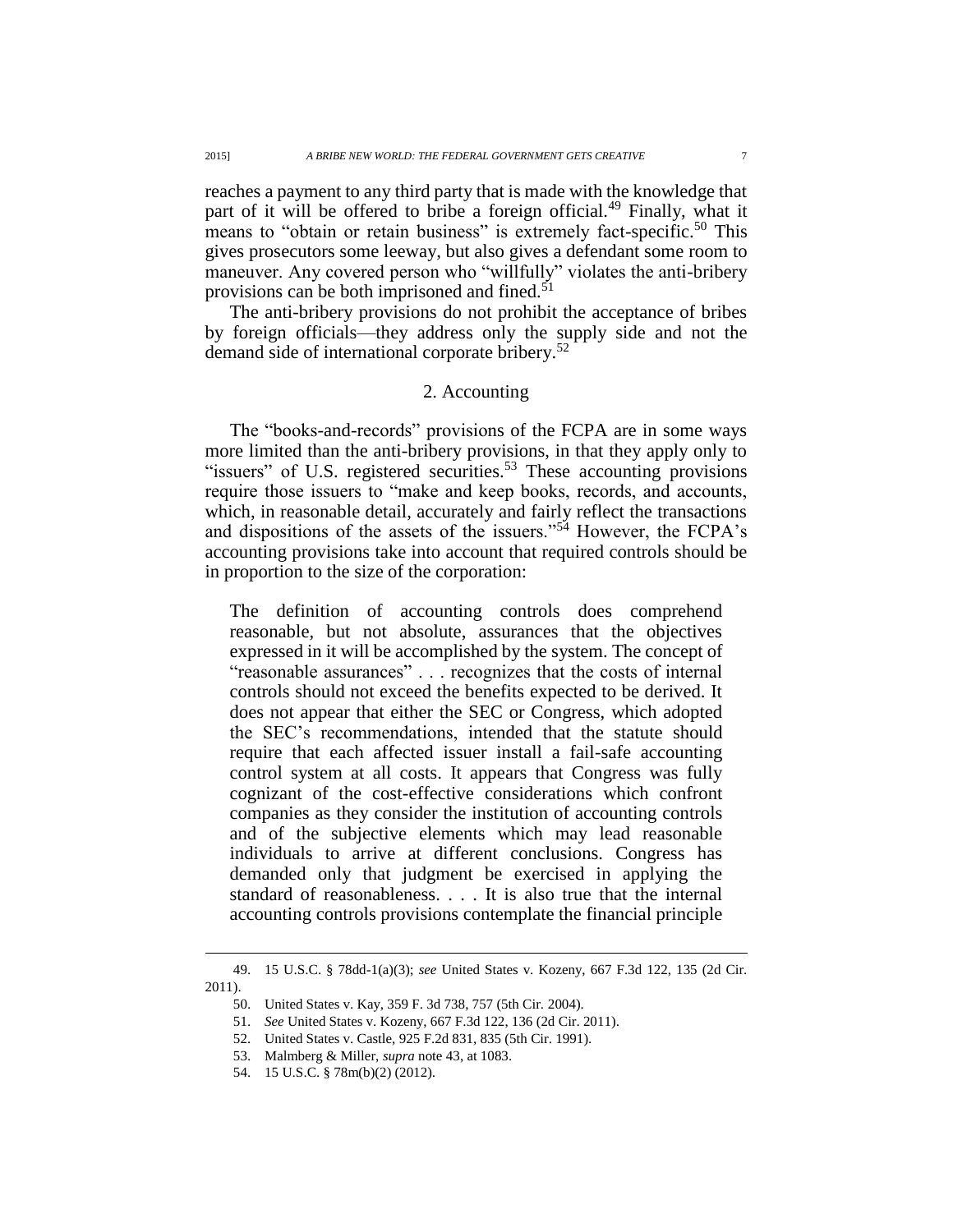or proportionality—what is material to a small company is not necessarily material to a large company.<sup>55</sup>

Albeit proportionally, the accounting provisions require a system of internal controls that provide reasonable assurance that transactions are properly authorized and recorded:

(B) devise and maintain a system of internal accounting controls sufficient to provide reasonable assurances that—

(i) transactions are executed in accordance with management's general or specific authorization;

(ii) transactions are recorded as necessary (I) to permit preparation of financial statements in conformity with generally accepted accounting principles or any other criteria applicable to such statements, and (II) to maintain accountability for assets;

(iii) access to assets is permitted only in accordance with management's general or specific authorization; and

(iv) the recorded accountability for assets is compared with the existing assets at reasonable intervals and appropriate action is taken with respect to any differences  $\dots$ <sup>56</sup>

Thus, even a payment that is not tied to a bribe can lead to an enforcement action under the accounting provisions if it is inaccurately recorded or attributed to a deficiency in an internal-control program. This does not mean that these provisions do not apply in an actual FCPA violation case (for instance, if a bribe is booked under "cost of goods sold" or something similar, it would violate the FCPA), only that it enables prosecutors who find no actual bribe to go after a corporation.

The SEC also could use the accounting provisions to go after commercial bribery—as opposed to bribing a foreign official—where payments were inaccurately recorded.<sup>57</sup> But beware, because a properly recorded payment may later turn out to have been a bribe, in which case the company just became the government's cartographers for its own prosecution.

Just like the anti-bribery provisions, the accounting provisions also failed to attack the demand-side of bribery.

<sup>55.</sup> SEC v. World-Wide Coin Invs., 567 F. Supp. 724, 751 (N.D. Ga. 1983).

<sup>56.</sup> 15 U.S.C. § 78m(b)(2) (2012).

<sup>57.</sup> *See In re* York Int'l Corp., Secs. & Exch. Comm'n Litig. Release No. 20319 (Oct. 1, 2007), *available at* http://www.sec.gov/litigation/litreleases/2007/lr20319.htm.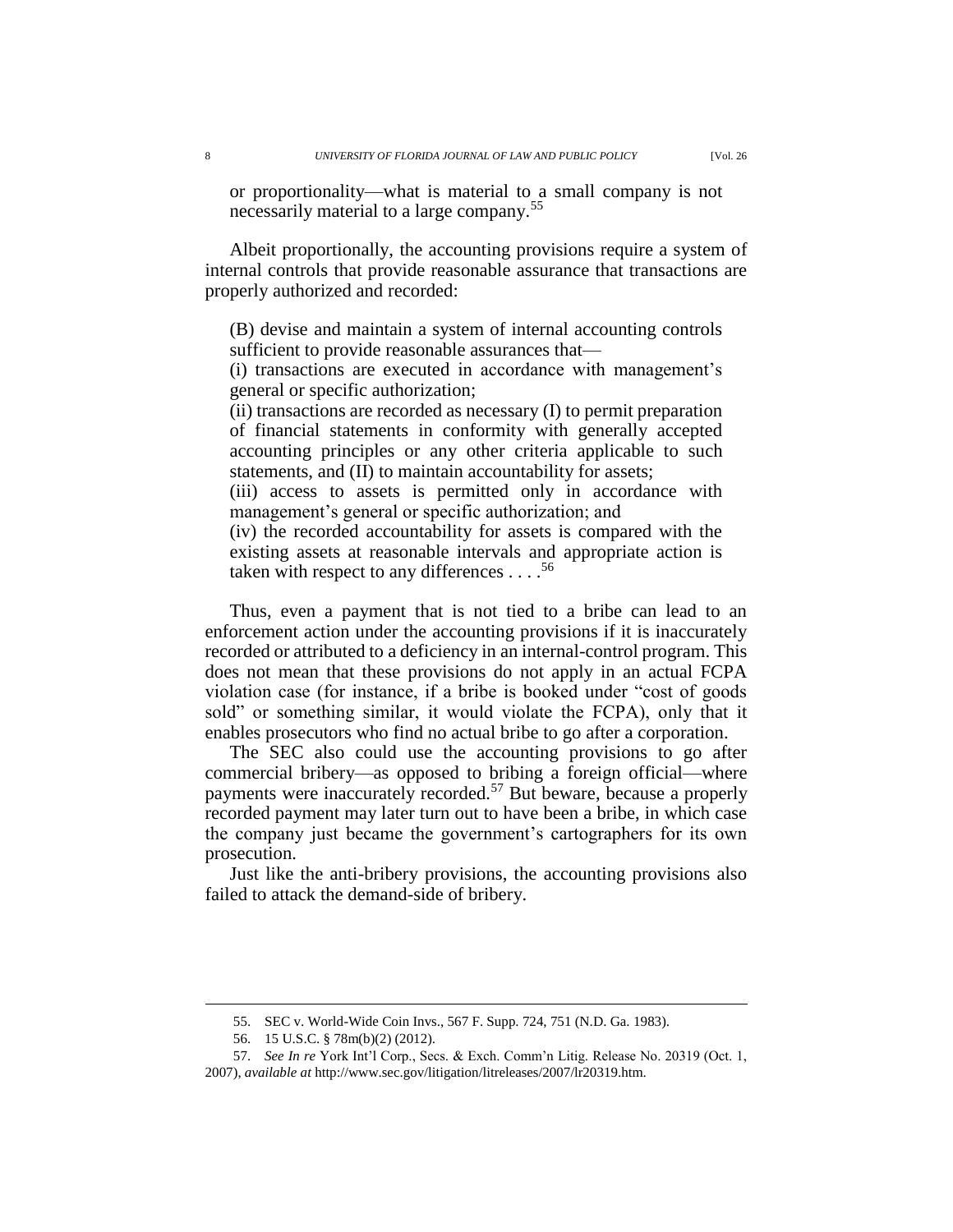#### C. *Amendments*

## 1. 1988 Amendments

The early 1980s were a period of economic recession in the United States. As a result, companies were concerned that the FCPA was hurting their competitiveness. Eventually, in 1988 Congress amended the FCPA for the first time in Title V of the Omnibus Trade and Competitiveness Act.<sup>58</sup> There were a few key amendments. First, the statute's application was extended to anyone that violated the FCPA in the United States.<sup>59</sup> Second, Congress tried to distinguish between payments. It passed an exception for "grease" payments made merely to facilitate "routine governmental action" as opposed to those made in order to get an improper benefit.<sup>60</sup> This exception allows payments to speed-up routine matters like processing visas and work orders.<sup>61</sup> It also reinforces its respect for foreign sovereigns by adding an affirmative defense for payments that are legal under the laws of the foreign country.<sup>62</sup>

Thus, rather than promulgating an inflexible rule, the amendment essentially placed the authority to define an acceptable payment in the hands of the foreign sovereign.<sup>63</sup> It provides some guidance, while at the same time giving foreign governments flexibility to establish their own rules.<sup>64</sup> In essence, a foreign government can now help define what constitutes a crime under the FCPA—certainly a generous application of international comity. This should silence those that might say the FCPA is just another example of U.S. imperialism abroad.

Finally, the amendments allowed for payments that are bona-fide expenses related to product promotion or contract performance.<sup>65</sup> Notably, the amendments did nothing to focus on the demand side of the problem.

# 2. Organization for Economic Cooperation and Development Anti-Bribery Convention

After the FCPA's enactment, many American companies felt that they were at a competitive disadvantage. After many years of trying to level the playing field, in 1997 the Organization for Economic Co-operation

<sup>58.</sup> Omnibus Trade and Competitiveness Act of 1988, Pub. L. No. 100-418, §§ 5001**–**5003, 102 Stat. 1107, 1115 (1988) (codified at 15 U.S.C. §§ 78dd-1**–**78dd-3, 78ff (2012)).

<sup>59.</sup> 15 U.S.C. § 78dd-3 (2012).

<sup>60.</sup> *Id*. § 78dd-1(b).

<sup>61.</sup> *Id*. § § 78dd-1(f)(3)(A) (2012).

<sup>62.</sup> *Id*. § §§ 78dd-1(c)(1), 78dd-2(c)(1) (2012).

<sup>63.</sup> *Id*.

<sup>64.</sup> *Id*.

<sup>65.</sup> *Id*. § 78dd-1(c)(2) (2012).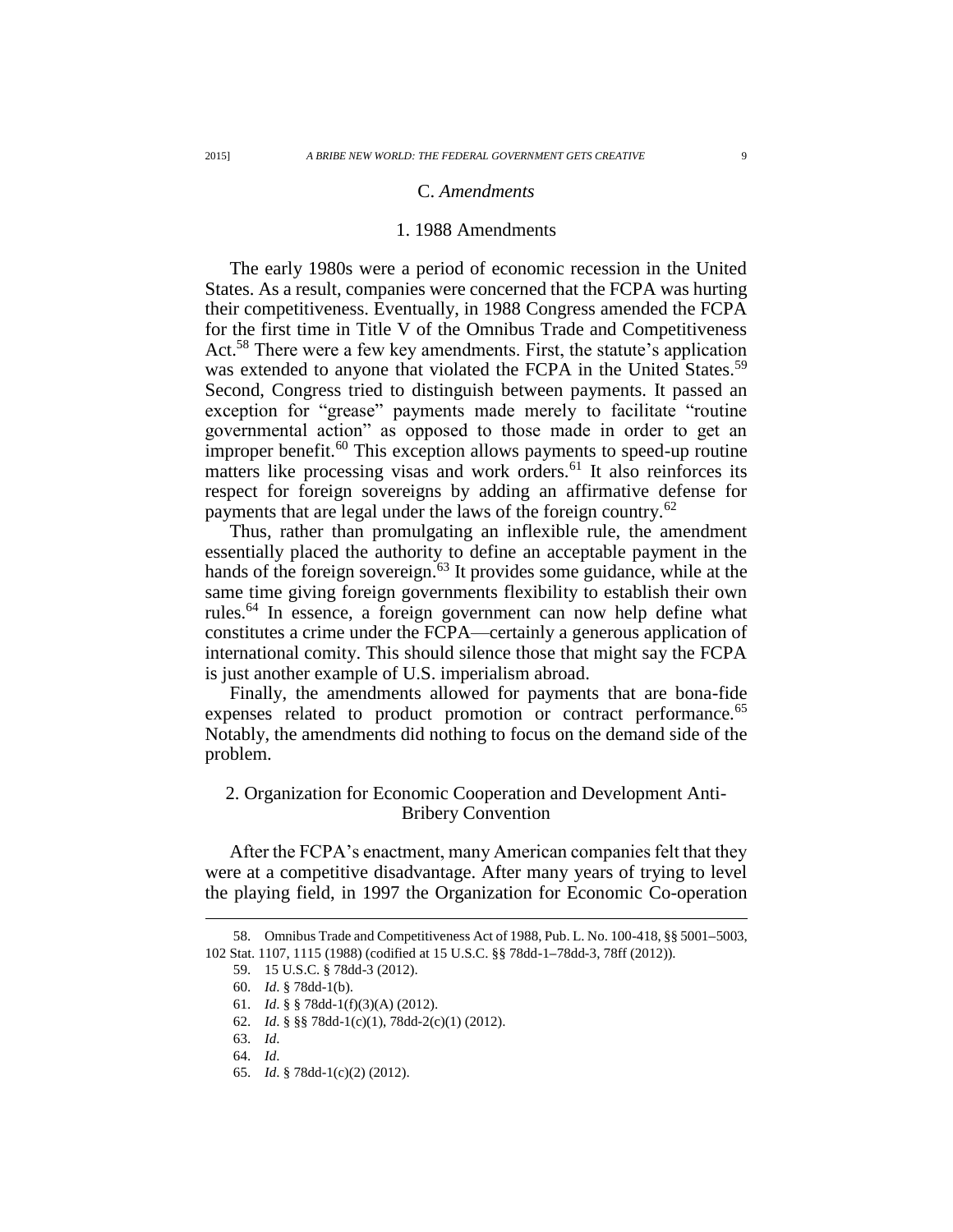and Development (OECD) adopted the Convention on Combating Bribery of Foreign Public Officials in International Business Transactions (the "OECD Convention"). The OECD Convention was an important event in anti-bribery history for American companies. It required that signatories ban the paying of bribes to government officials as a means of doing business abroad.<sup>66</sup> Fourty-one countries have now ratified the Convention.<sup>67</sup> The OECD Convention helped readily expand FCPA enforcement by the United States.<sup>68</sup> Although it generally may be said that policy makers around the world have concluded that it is not only the corporations that are responsible—it is also the local politicians or functionaries that are looking out for themselves and not their compatriots—nevertheless, the OECD Convention is a supply-side agreement. Prosecutors cannot look here to justify their recent stratagem of self-legislating.

#### 3. 1998 Amendments

The 1998 amendments were passed in *pari passu* with the OECD Convention.<sup>69</sup> To make the FCPA conform to the OECD Convention, Congress passed the International Bribery and Fair Competition Act of 1998 (the "1998 Amendment").<sup>70</sup> The 1998 Amendment expanded nationality jurisdiction by stating that any U.S. person or company that violates the FCPA can be held liable regardless of whether they used any means of interstate commerce.<sup>71</sup> Further, anyone who violates the FCPA "while in the territory of the United States" also can be held liable.<sup>72</sup> In other words, the 1998 Amendment also added territorial jurisdiction over foreign persons. Finally, it expanded the definition of "foreign official."<sup>73</sup> In line with the OECD Convention, the 1998 Amendments expanded the definition of "foreign officials" to include officers and employees of "public international organizations."<sup>74</sup> Nothing in the 1998 Amendments

<sup>66.</sup> *See* Organization for Economic Co-operation and Development, Convention on Combating Bribery of Foreign Public Officials in International Business Transactions, Dec. 17, 1997, S. TREATY DOC. NO. 105-43 (1998) [hereinafter International Business Transactions].

<sup>67.</sup> *See* Organization for Economic Co-operation and Development, *Ratification Status as of December 2012*, http://www.oecd.org/daf/anti-bribery/antibriberyconventionratification.pdf (last viewed on Jan. 19, 2014).

<sup>68.</sup> Many countries criticize the United States for the way it chooses to enforce the FCPA. They claim the United States uses its enforcement efforts as a pretext to punish foreign multinationals. This is not permitted by the OECD Convention's Article 5 mandate.

<sup>69.</sup> The Convention came into effect in 1999.

<sup>70.</sup> International Anti–Bribery and Fair Competition Act of 1998, Pub. L. No. 105-366, 112 Stat. 3302 (1998) (codified as amended at 15 U.S.C. §§ 78dd(1)**–**(3), 78ff).

<sup>71.</sup> 15 U.S.C. §§ 78dd-1(g), 78dd(2)(i) (2012).

<sup>72.</sup> *Id*.

<sup>73.</sup> International Anti-Bribery and Fair Competition Act of 1998, *supra* note 70.

<sup>74.</sup> 15 U.S.C. § 78dd-1(f)(1) (2012).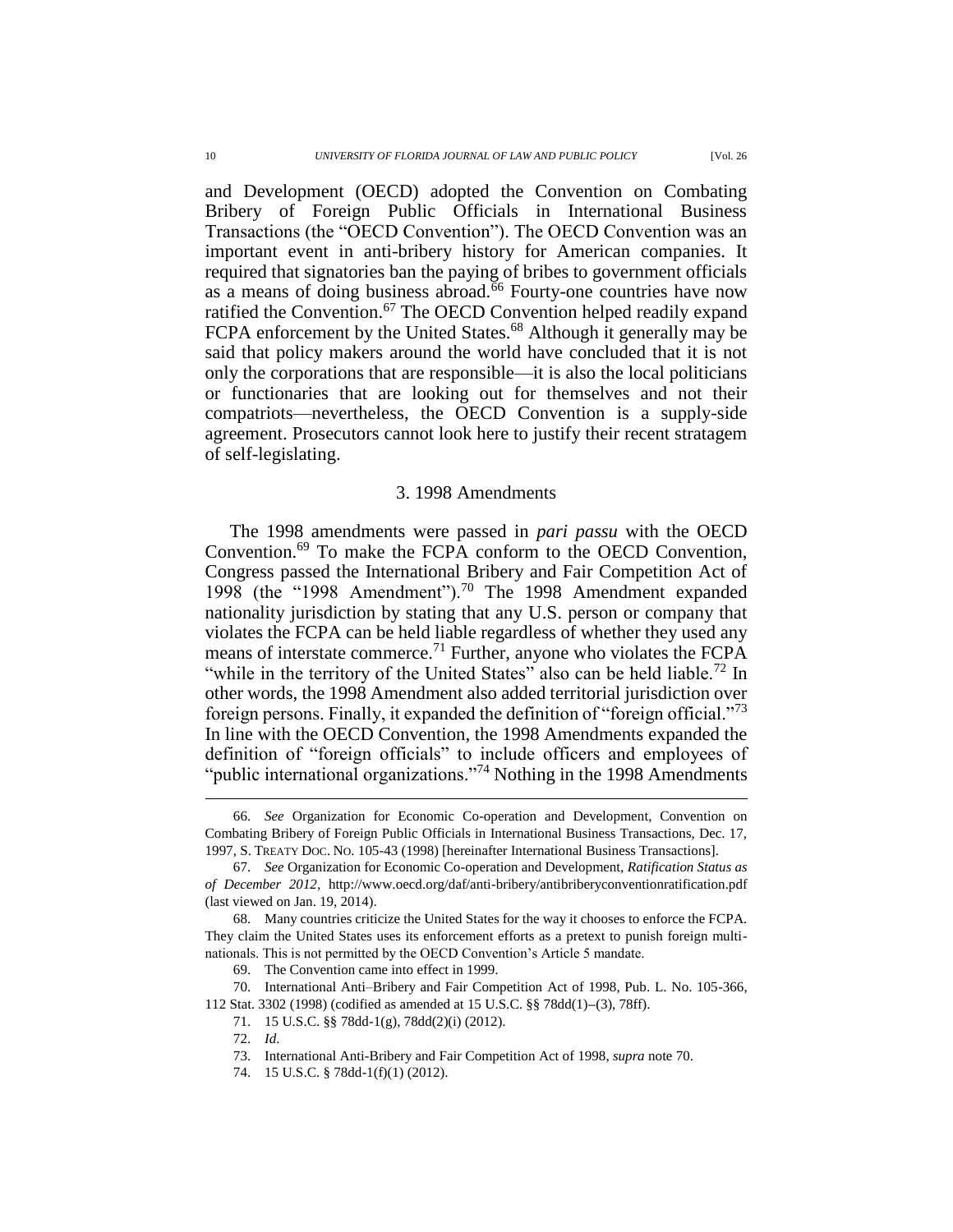addressed the prosecution of bribe takers.

### D. *Extraterritoriality of FCPA*

If a U.S. national or company bribes a foreign official anywhere in the world, the FCPA applies. Because it also applies to issuers, and many foreign issuers deem it necessary to participate in U.S. securities markets, the FCPA applies to many foreign corporations. This is still a "nationality" approach to jurisdiction because it requires that the foreign defendants have a significant connection to the United States because of their participation in its securities markets. Moreover, although not technically extraterritorial, the FCPA applies if a foreigner bribes a foreign official anywhere and any act in furtherance of the bribe takes place within the territory of the United States. Some might say that this amounts to extraterritorial jurisdiction because, in practice, the nexus to the United States does not have to be very strong.

For example, in its recently published resource guide, the DOJ and SEC affirmed their position that even "placing a telephone call or sending an email, text message, or fax from, to, or through the United States" is sufficient.<sup>75</sup> So, if you sent an email from one foreign country to another without having any idea that the server through which your email travelled was in the United States, you still would be subject to FCPA liability. Sending a wire transfer of a purely foreign bribe to or from a bank in the United States (or otherwise using the U.S. banking system) also exposes a foreign bribe giver to FCPA liability.<sup>76</sup> The DOJ and SEC also have clarified that there is liability for aiding and abetting and conspiring to violate the FCPA if any act in furtherance of the crime took place within the United States.<sup>77</sup> Therefore, the government can prosecute a violation even if most of the activity took place outside the United States. In fact, some of the largest FCPA settlements have been with foreign corporations (Siemens paid approximately \$800 million to settle its FCPA issues).<sup>78</sup>

But despite the extraterritorial reach of the statute, nothing in it criminalizes the conduct of bribe takers.

### **II. THE NEW APPROACHES: RECENT DEMAND-SIDE PROSECUTIONS**

Since the FCPA's birth, companies generally have felt that it was

<sup>75.</sup> SEC & DOJ Guide, *supra* note 32.

<sup>76.</sup> *Id*.

<sup>77.</sup> *Id*. at 34.

<sup>78.</sup> *See* Press Release, U.S. Sec. & Exch. Comm'n, SEC Charges Siemens AG for Engaging in Worldwide Bribery No. 2008-294 (Dec. 15, 2008).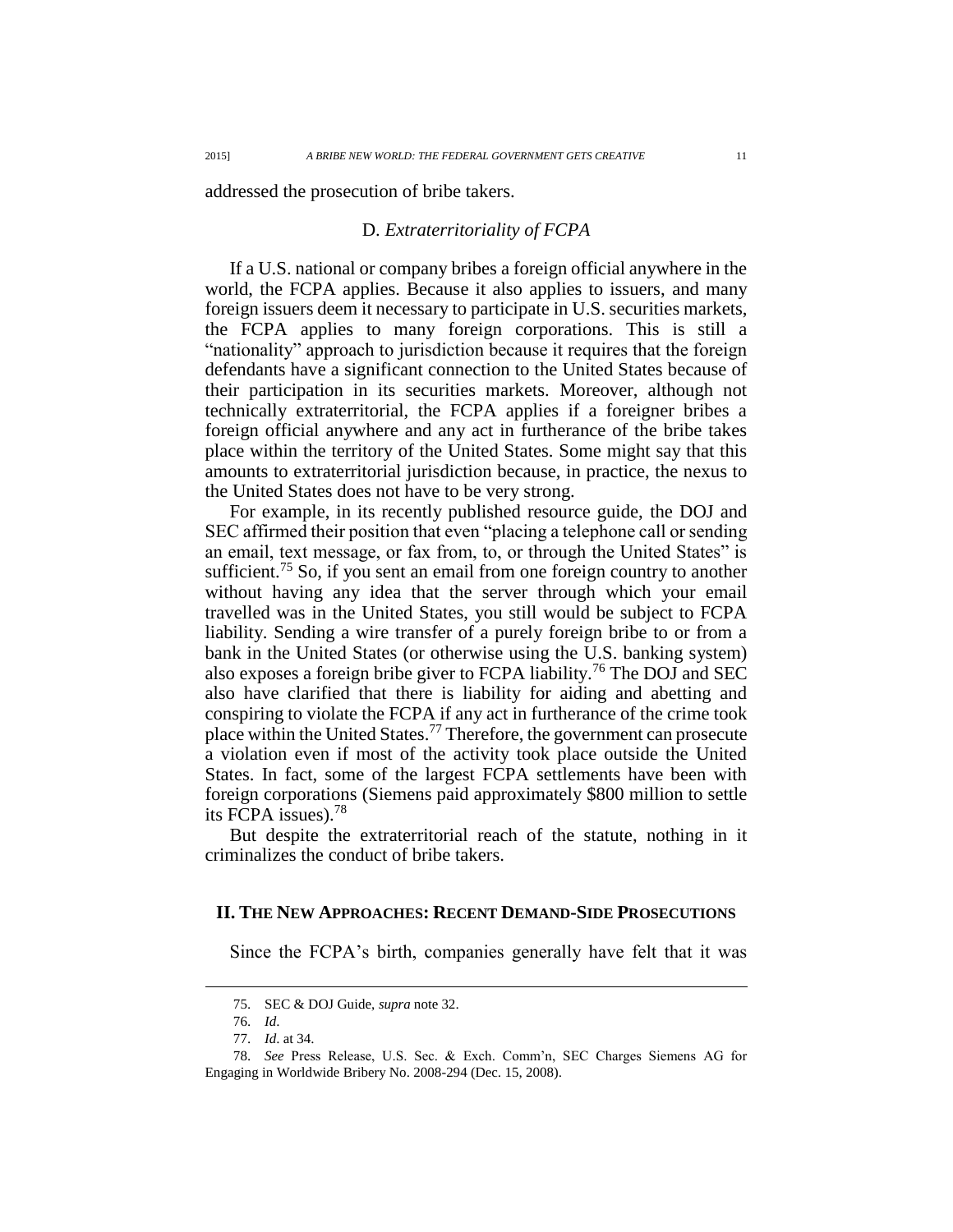unfair to make the FCPA strictly a supply-side statute. Many felt foreign officials were extorting them, yet extortion applied only to threats of violence.<sup>79</sup> In other words, a duress defense was unavailable if there was a reasonable, legal alternative to violating the law—which was usually the case in an economic-threat scenario.<sup>80</sup> The OECD Convention similarly excludes threats to economic advantage.<sup>81</sup> Although companies are justified in their complaints, the DOJ and SEC (and the President) should not be able to ignore congressional intent. In the long run, the companies being extorted will be harmed if prosecutors are allowed to expand criminal statutes however they like.

But first, we examine some of the clever ways prosecutors are trying to circumvent the FCPA's limitations and prosecute bribe takers. These include Presidential Proclamations and federal prosecutions under the Money Laundering Control Act (MLCA) and the Travel Act. Before getting to specific cases, we will take a general look at these proclamations and laws.

## A. *Money Laundering Control Act*

The U.S. money-laundering laws are perhaps the toughest in existence.<sup>82</sup> In general, liability under the money laundering laws attaches if (a) a predicate act is committed, (b) the money is then used in some transaction, and (c) the accused participated in the transaction knowing, or ignoring, that the money came from the unlawful act:<sup>83</sup>

(a) (1) Whoever, knowing that the property involved in a financial transaction represents the proceeds of some form of unlawful activity, conducts or attempts to conduct such a financial transaction which in fact involves the proceeds of specified unlawful activity—

(A) (i) with the intent to promote the carrying on of specified unlawful activity;

\* \* \*

 $\overline{a}$ 

(B) knowing that the transaction is designed in whole or in part— (i) to conceal or disguise the nature, the location, the source, the ownership, or the control of the proceeds of specified unlawful activity; or

<sup>79.</sup> United States v. Kozeny, 582 F. Supp. 2d 535, 538**–**40 (S.D.N.Y. 2008).

<sup>80.</sup> S. Comm. on Foreign Corrupt Practices and Domestic and Foreign Investment Improved Disclosure Acts of 1977, S. REP. NO. 95-114, at 10**–**11 (1977).

<sup>81.</sup> *See* Convention on Combating Bribery of Foreign Public Officials in International Business Transactions, *supra* note 66, cmt. 7.

<sup>82.</sup> 18 U.S.C. § 1956 (2012).

<sup>83.</sup> *Id*.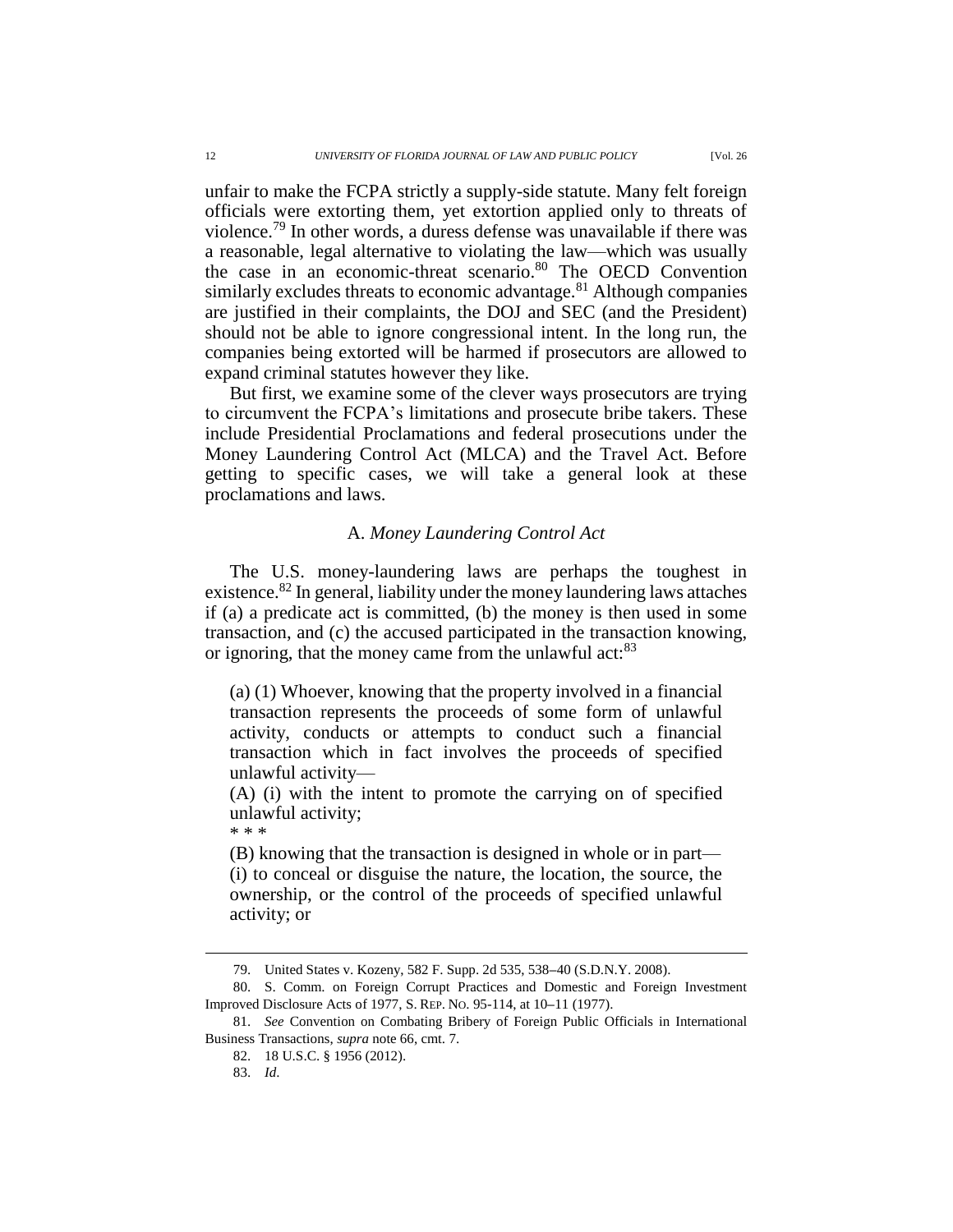(ii) to avoid a transaction reporting requirement under State or Federal law, shall be sentenced  $\ldots$ <sup>84</sup>

A defendant also is subject to liability for conspiring to engage in, or aiding and abetting money laundering.

The penalties are significant. For example, each count of a § 1956 money laundering violation carries a maximum criminal penalty of 20 years imprisonment—exceeding the maximum imprisonment for an FCPA violation—and a \$500,000 fine, or twice the defendant's gross gain or the victim's gross loss.<sup>85</sup> A civil penalty of \$10,000 (or the value of the funds) also may be applied for each violation.<sup>86</sup> The DOJ also can file a forfeiture proceeding against a foreigner if the proceeds are in the United States.<sup>87</sup>

The money-laundering laws also generally apply extraterritorially to the acts of U.S. persons abroad and to actions taken by non-U.S. persons inside or partially inside the United States:

There is extraterritorial jurisdiction over the conduct prohibited by this section if

(1) the conduct is by a United States citizen or, in the case of a non-United States citizen, the conduct occurs in part in the United States; and

(2) the transaction or series of related transactions involves funds or monetary instruments of a value exceeding \$10,000.<sup>88</sup>

This language makes the statute's extraterritorial reach expansive and a valuable arrow in the prosecutor's anti-bribe-taker quiver.

In 1992, that arrow was sharpened as the MLCA made violating the FCPA one of the possible predicate offenses for money laundering.<sup>89</sup> Although FCPA violations thus became a "specified unlawful activity"<sup>90</sup> under the statute, there was no change in the rule that a defendant who is a "foreign official" and takes a bribe does not violate the FCPA.<sup>91</sup> Consequently, there cannot be a conspiracy charge against that foreign official for an MLCA violation, either. ${}^{52}$  Thus, if the government uses the

<sup>84.</sup> *Id*. (emphasis added).

<sup>85.</sup> *Id*. §§ 1956(a)(1)(B)(ii), (2)(B)(ii).

<sup>86.</sup> *Id*. § 1956(b)(1).

<sup>87.</sup> 18 U.S.C. § 981(a)(1)(A) (2012).

<sup>88.</sup> 18 U.S.C. § 1956(f).

<sup>89.</sup> 18 U.S.C. § 1956(c)(7)(D) (foreign bribery became a predicate offense with the addition of "a felony violation of the Foreign Corrupt Practices Act" to the list of predicate money laundering offenses).

<sup>90.</sup> *Id.*

<sup>91.</sup> United States v. Castle, 925 F.2d 831, 835 (5th Cir. 1991).

<sup>92.</sup> *Id.* at 836.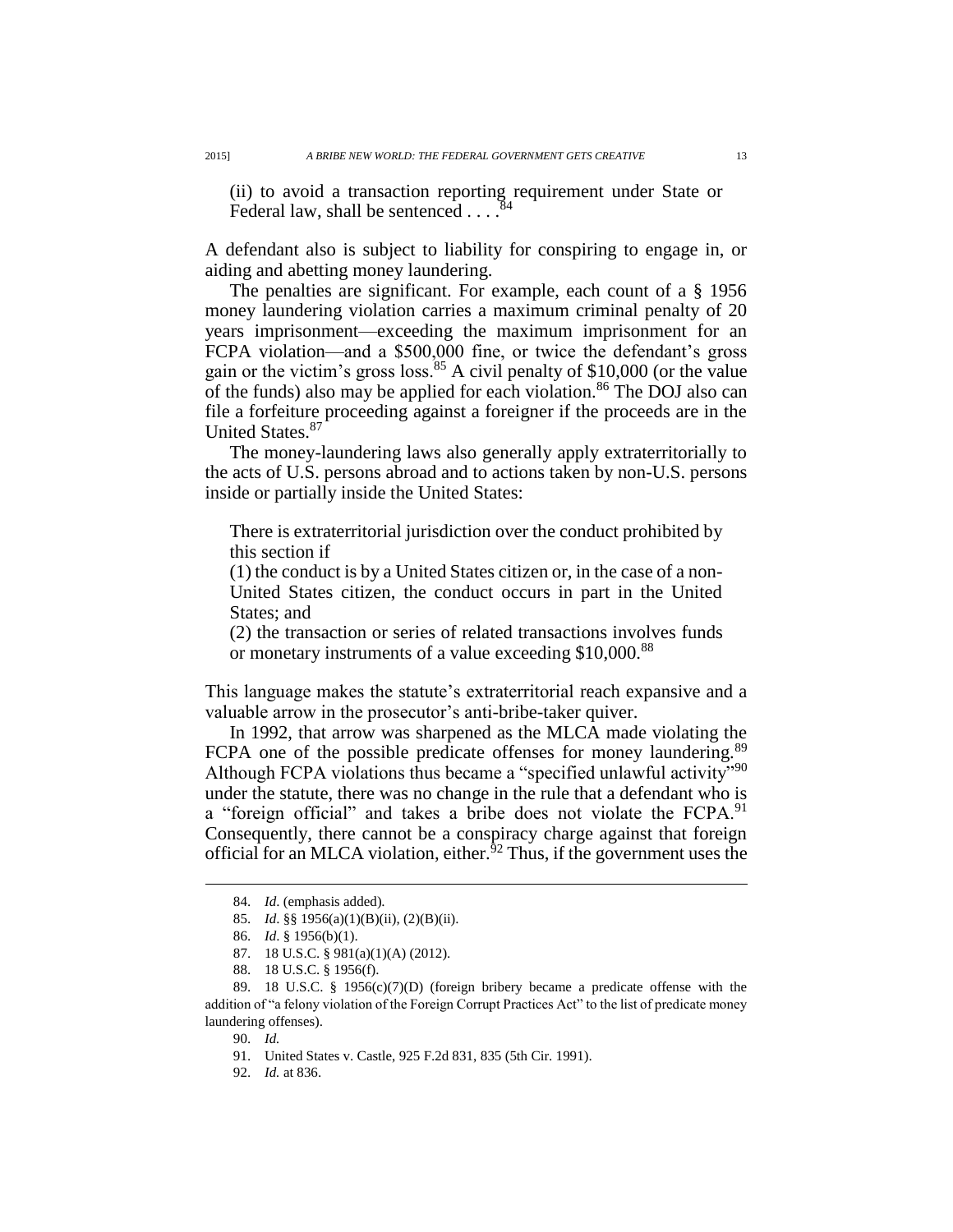violation of the FCPA as the predicate act against a bribe taker, the charges must necessarily rest on an expansive reading of "to promote the carrying on of" language in the statute. $93$ 

The Patriot Act further expanded the money-laundering laws to include any foreign corruption, including bribery, even if it did not violate the FCPA.<sup>94</sup> It did so by including offenses against a foreign nation involving bribery of a public official in its definition of the term "specified unlawful activity":

(7) the term "specified unlawful activity" means— $\ldots$ 

(B) with respect to a financial transaction occurring in whole or in part in the United States, an offense against a foreign nation involving—

(iv) bribery of a public official, or the misappropriation, theft, or embezzlement of public funds by or for the benefit of a public official.<sup>95</sup>

The MLCA is also attractive for prosecutors because its provisions do not require that defendants actually be convicted of the predicate offense. Instead the prosecutor will arguably only need to establish that the transaction involved proceeds that derive from the unlawful activity. The MLCA does not, however, dispense with the required elements of intentionality and knowledge, to wit, that "the person knew that the property involved in the transaction represented proceeds from some form, though not necessarily which form, of activity that constitutes a felony under State, Federal or foreign law . . . ."<sup>96</sup> Courts have held that the requirement of knowledge may be satisfied by proof of willful blindness.<sup>97</sup> The defendant must also have knowledge of intent to conceal—that is, the defendant must know that the "transaction is designed in whole or in part -- to conceal or disguise the nature, the location, the source, the ownership, or the control of the proceeds of specified unlawful activity. . . . "98

To summarize, prosecutors now, at least according to their interpretation of the statute, may charge a foreign official with violations of the MLCA if that official acted with the intent to promote the carrying on of specified unlawful activity, which includes bribery; ergo—demand-

<sup>93.</sup> 18 U.S.C. § 1956(a).

<sup>94.</sup> *Id.* § 1956(c)(7)(B)(iv) ("an offense against a foreign nation involving . . . bribery of a foreign official, or the misappropriation, theft or embezzlement of public funds by or for the benefit of the public official.").

<sup>95.</sup> *Id*. § 1956(c)(7) (emphasis added).

<sup>96.</sup> 18 U.S.C. § 1956(c)(1).

<sup>97.</sup> United States v. Smith, 46 F.3d 1223, 1237 (1st Cir. 1999).

<sup>98.</sup> 18 U.S.C. § 1956(a)(1)(B)(i).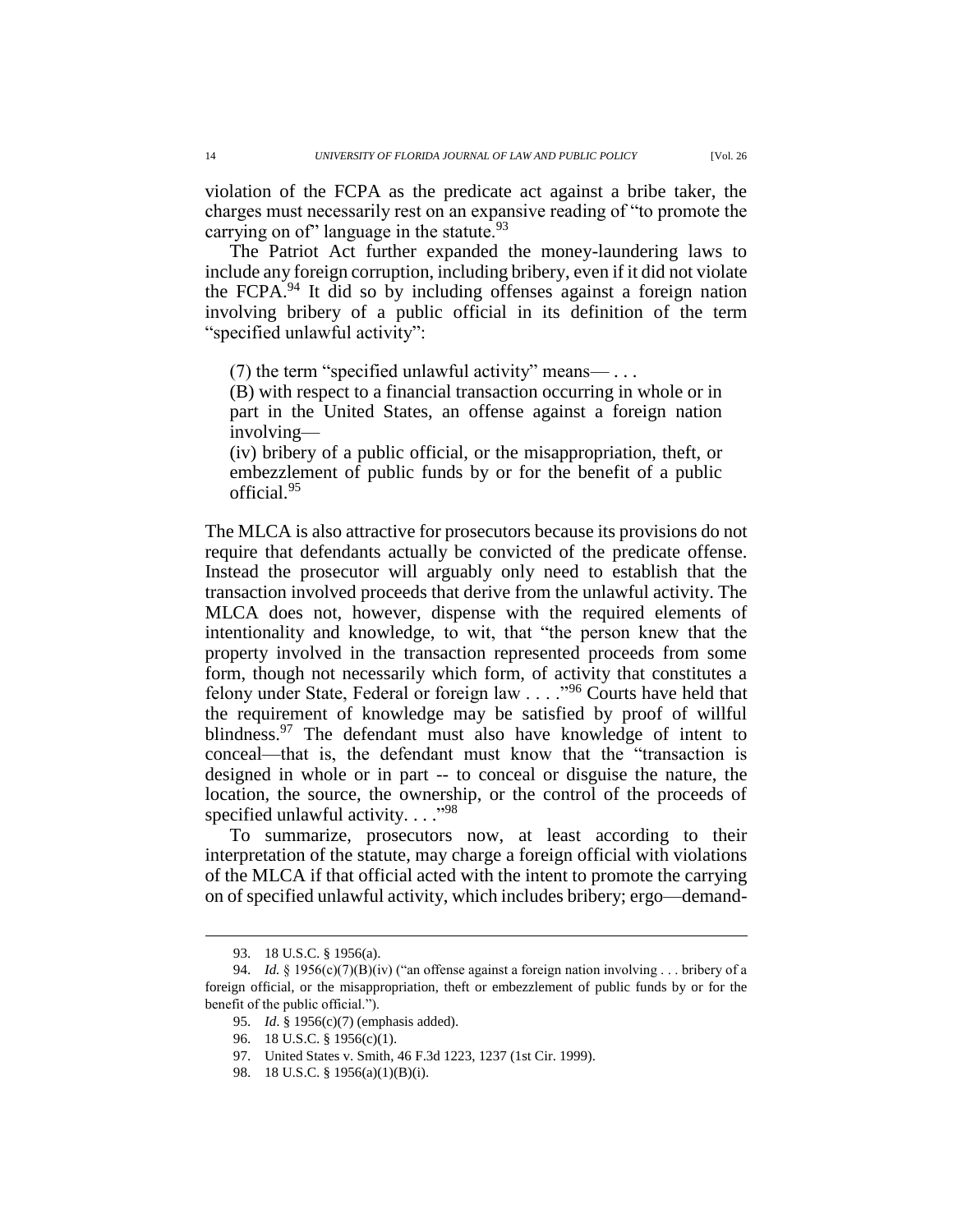side prosecution.

# B. *Presidential Proclamation*

Another handy tool is the Presidential Proclamation—in this case, Presidential Proclamation number 7750. In it, President George W. Bush in January 2004 allowed the U.S. Department of State to deny visas to corrupt foreign officials, their families, and their friends.<sup>99</sup> By itself, the proclamation does not have much teeth; however, the movement to allow "no safe haven" now includes scores of countries. It is difficult to gauge how effective this has been because visas are confidential under U.S. law.

# C. *Travel Act*

The Travel Act was enacted in 1961, during Attorney General Robert F. Kennedy's attempts to crackdown against organized crime and racketeering.<sup>100</sup> It targeted defendants who resided in one state while conducting illegal activities in another.<sup>101</sup> Kennedy wanted the federal government to assist when local authorities were unable to prosecute these types of crimes.<sup>102</sup> The Travel Act prohibits travel in interstate or foreign commerce in furtherance of, among other things, unlawful bribery:

(a) Whoever travels in interstate or foreign commerce or uses the mail or any facility in interstate or foreign commerce, with intent to—

(1) distribute the proceeds of any unlawful activity; or  $\dots$ 

(3) otherwise promote, manage, establish, carry on, or facilitate the promotion, management, establishment, or carrying on, of any unlawful activity . . .

Shall be fined . . . imprisoned . . . or both . . . .

(b) As used in this section 'unlawful activity' means . . .

(2) extortion, bribery, or arson in violation of the laws of the State in which committed or of the United States. . . . 103

The DOJ recently added the Travel Act to the weapons it uses to go after foreign officials it cannot reach under the FCPA. In fact, both the DOJ and SEC explicitly stated in their recently published Guide that they will

101. *Id.*

<sup>99.</sup> Proclamation No. 7750, 69 Fed. Reg. 2287, 2287 (Jan. 14, 2004).

<sup>100.</sup> *See* H.R. REP. NO. 87-966, at 2664**–**65 (1961), *reprinted in* 1961 U.S.C.C.A.N. 2664, 2666.

<sup>102.</sup> S. REP. NO. 87-644, at 3**–**4 (1961).

<sup>103.</sup> 18 U.S.C. § 1952 (2012) (emphasis added).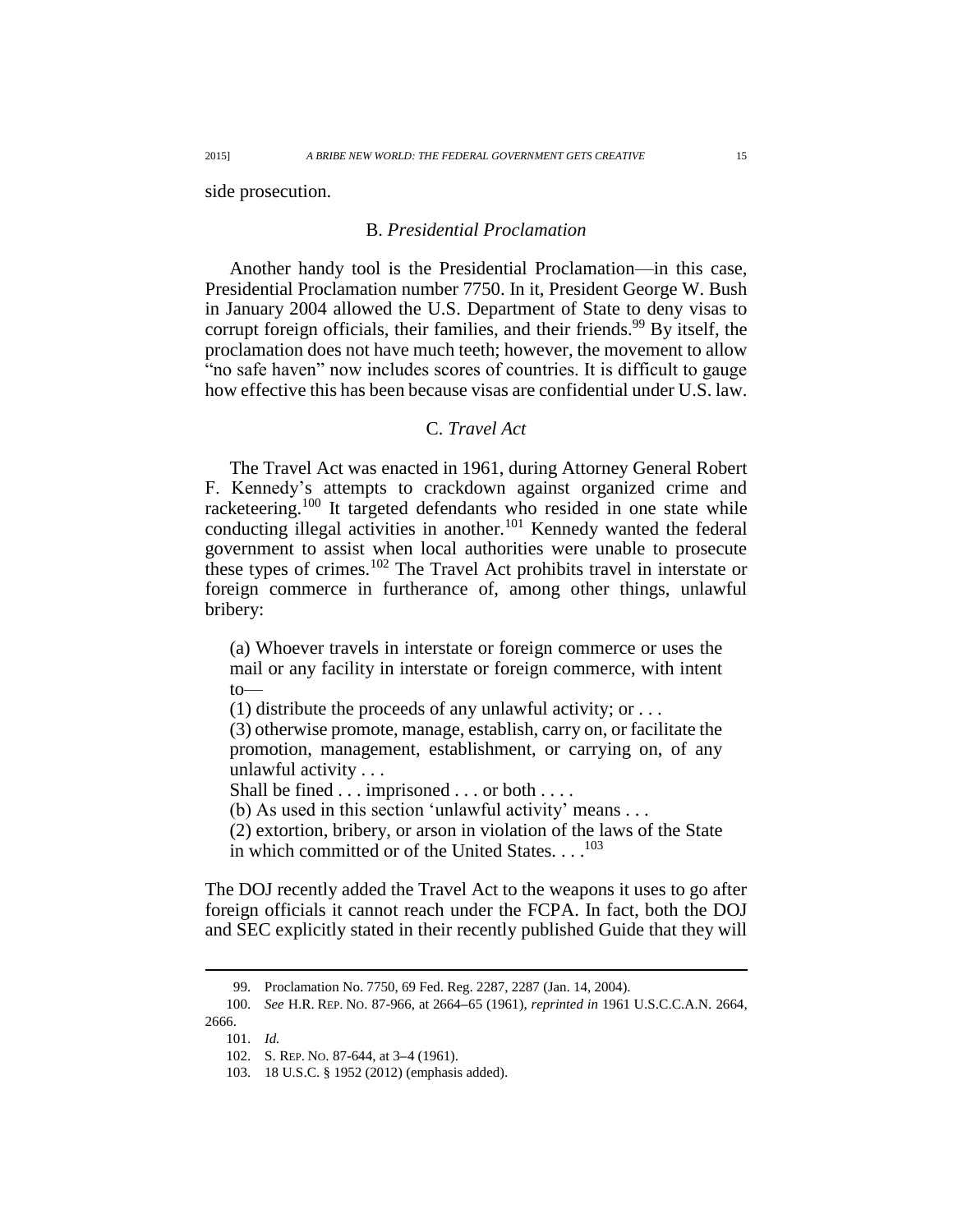use the Travel Act as a means to prosecute bribery.<sup>104</sup>

The Travel Act also allows the government to bring charges against defendants that violate state commercial bribery laws: "if a company pays kickbacks to an employee of a private company who is not a foreign official, such private-to-private bribery could possibly be charged under the Travel Act."<sup>105</sup> Under the Travel Act, the bribe taker need not even be a public official. It also allows prosecution when the defendant is not an issuer under the FCPA or subject to its accounting provisions.<sup>106</sup>

It should be noted that courts have struggled with defining the requisite relationship between the unlawful activity and the interstate act. Some circuits have required more contact than others, but most hold that the nature of the activity must be more than "incidental."<sup>107</sup> On balance, however, this application of the Travel Act provides another way to broaden the attack on public corruption.

### D. *Specific Cases: From Siriwan to Gonzalez*

We now examine the cases, in which prosecutors are trying all kinds of work-arounds to criminally charge "foreign officials" for taking bribes.

1. The Thai Film Festival: Juthamas Siriwan and Jittsopa Siriwan

## a. Factual Background<sup>108</sup>

The Tourism Authority of Thailand (TAT), administered and funded contracts to promote Thai tourism.<sup>109</sup> As part of its work, TAT administered the annual Bangkok International Film Festival (Thai Film Festival).<sup>110</sup> Juthamas Siriwan, known as the "Governor," was a TAT senior officer from 2002 until 2006.<sup>111</sup> During that time she was responsible for picking the businesses that would provide goods and services to TAT.<sup>112</sup> It is alleged that she is a "foreign official" as that term is used in the FCPA.<sup>113</sup>

The Governor's daughter, Jittsopa Siriwan, known as Jib, was an employee of the Thailand Privilege Card Co., an instrumentality of the

<sup>104.</sup> *See* SEC & DOJ Guide, *supra* note 32, at 34.

<sup>105.</sup> *Id*. at 48.

<sup>106.</sup> *Id.* at 12, 34, 45.

<sup>107.</sup> United States v. Archer, 486 F.2d 670, 682 (2d Cir. 1973).

<sup>108.</sup> *Id.* at 670.

<sup>109.</sup> Indictment at 2, United States v. Siriwan, No. 09-00081 (C.D. Cal. Jan. 28, 2009).

<sup>110.</sup> *Id*.

<sup>111.</sup> *Id.* at 3; it is also alleged that from 2006 until 2007 she acted as an advisor to the TAT.

<sup>112.</sup> *Id.*

<sup>113.</sup> *Id.*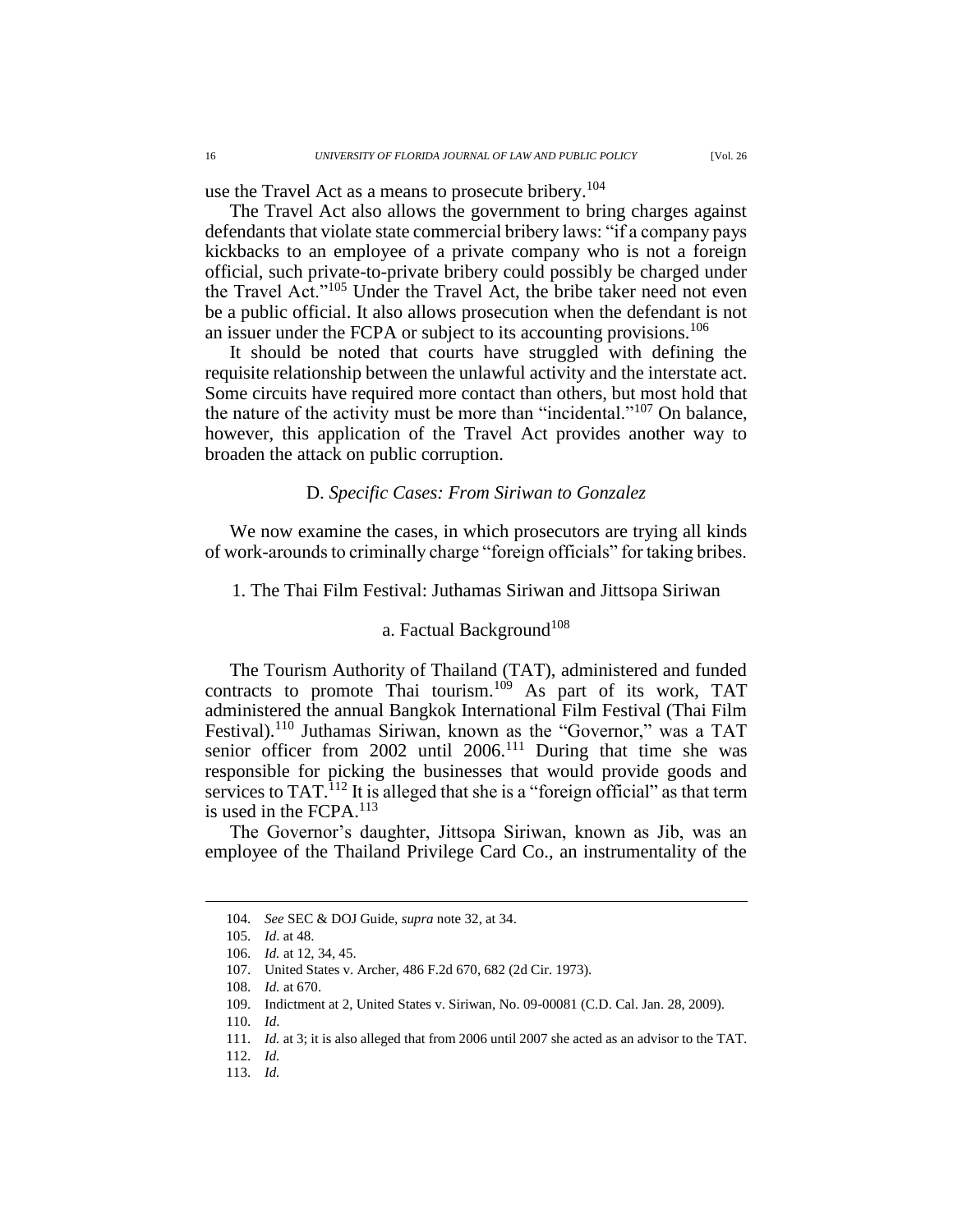Thai government.<sup>114</sup> From 2002 through 2007, husband and wife Hollywood movie executives, Gerald and Patricia Green, received about \$14 million in funds in connection with work performed for TAT.<sup>115</sup> During that same period, the Siriwans allegedly opened foreign accounts (for example, in the United Kingdom, the Isle of Jersey, and Singapore) for the receipt of crooked payments from the Greens.<sup>116</sup> The Greens allegedly sent at least \$1.8 million of the funds they received from the work they did for TAT to the Siriwans.<sup>117</sup> The alleged agreement was that the Greens would secure lucrative TAT contracts by kicking back 10% to 20% of the value of the agreements to the Governor.<sup>118</sup> Most of the transfers were by wire. $^{119}$ 

The Governor only had authority to approve TAT payments to foreign entities up to a certain amount.<sup>120</sup> Accordingly, in an effort to conceal the scheme, at the Governor's direction, the Greens split up the performance of large contracts among different businesses.<sup>121</sup> To further the coverup, the Greens created the appearance of different businesses by using different bank accounts, mailing addresses, and telephone numbers in their dealings with TAT.<sup>122</sup> But all of the Thai film festival work was allegedly managed by the same personnel in the same place at the Greens' direction.<sup>123</sup> This allowed the Siriwans and the Greens to evade detection by other Thai government officials.<sup>124</sup> In return for the payments, the Governor would help the Greens secure the lucrative Thai Film Festival contracts.<sup>125</sup>

### b. Charges

The Greens were charged with violating the FCPA.<sup>126</sup> They were convicted in 2010 and sentenced to six months in prison.<sup>127</sup> Of course, the Greens were on the supply side of the equation—that is, they were bribe payers explicitly targeted by the FCPA. Because the Siriwans were

<sup>114.</sup> *Id.*

<sup>115.</sup> *Id.* at 5 (references to TAT include other related Thai government agencies).

<sup>116.</sup> *Id.*

<sup>117.</sup> *Id.*

<sup>118.</sup> *See id.* at 5, 8.

<sup>119.</sup> *See id.* at 5.

<sup>120.</sup> *Id.* at 9.

<sup>121.</sup> *See id.*

<sup>122.</sup> *See id.*

<sup>123.</sup> *Id.* at 9**–**10.

<sup>124.</sup> *Id.*

<sup>125.</sup> *See id.* at 11.

<sup>126.</sup> 18 U.S.C. § 1956(a).

<sup>127.</sup> Defendant's Appeal at 4, United States v. Gerald Green (9th Cir. 2011), No. 10-50519; Defendant's Appeal at 4, United States v. Patricia Green, No. 10-50524 (9th Cir. 2011).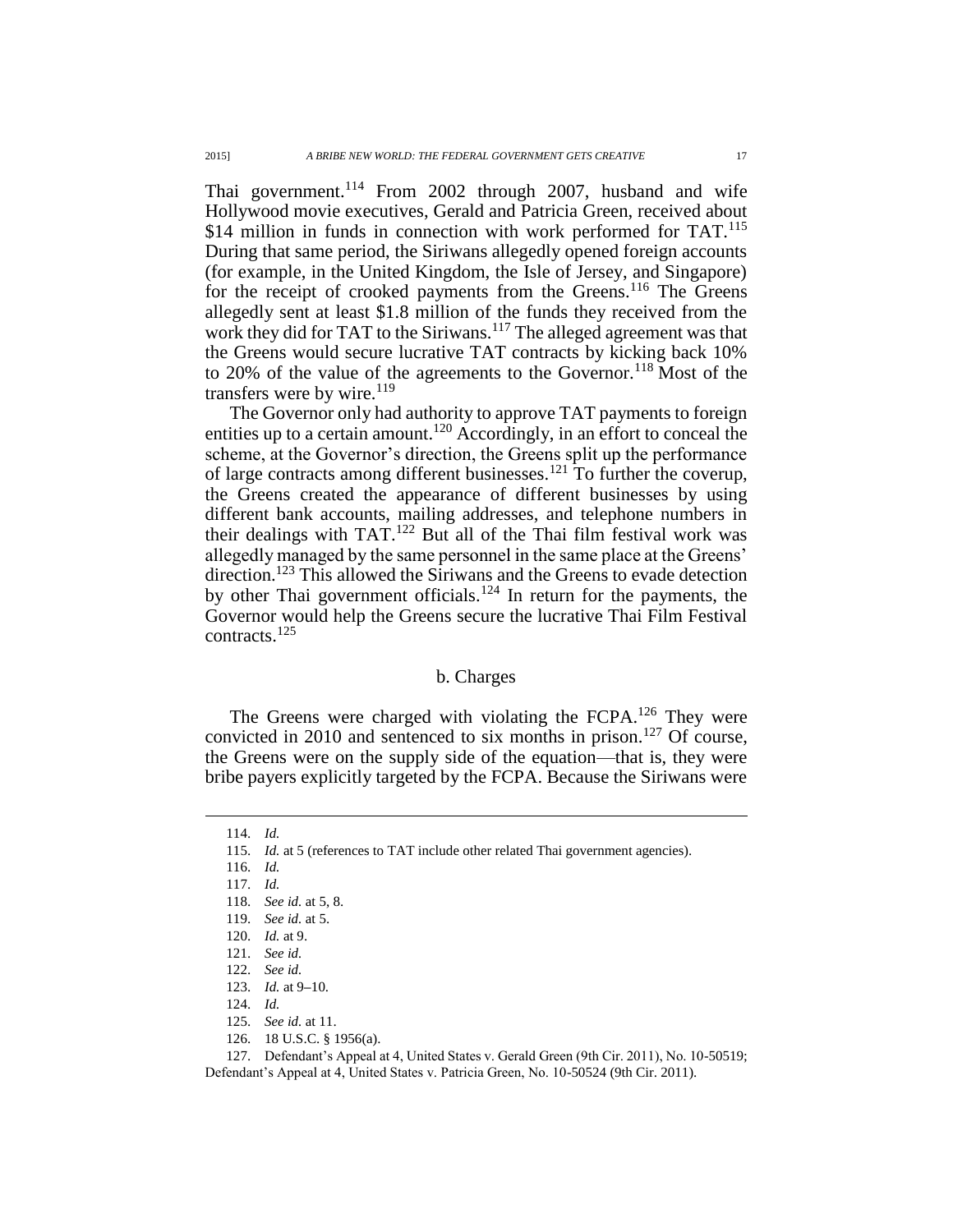bribe takers, they did not violate the FCPA.

But that did not stop the United States from bringing charges against the Siriwans and targeting "foreign officials." In 2007, the Siriwans were charged with violating and conspiring to violate the MLCA.<sup>128</sup> The Siriwans are the first to challenge an effort to prosecute foreign officials not subject to FCPA liability.<sup>129</sup> The overt acts cited in the indictment included opening bank accounts, wiring money, and giving instructions about dividing "commission" payments.<sup>130</sup> Specifically, the Siriwans were charged with an agreement to transfer money in and out of the United States to promote the carrying on of prohibited acts:

to transport, transmit, and transfer monetary instruments and funds from a place in the United States to a place outside the United States, with the intent to promote the carrying on of specified unlawful activity, namely, bribery of a foreign official, a felony violation of the FCPA, Title 15, United States Code, Section 78dd- $2(a)(1)$ ; bribery of a public official of Thailand, in violation of Section 149 of Thailand's Penal Code; and the misappropriation, theft, or embezzlement of public funds by or for the benefit of a public official, in violation of Section 152 of Thailand's Penal Code, all in violation of Title 18, United States Code, Section  $1956(a)(2)(A).<sup>131</sup>$ 

The government advanced essentially two theories of "specified unlawful activity" $-(1)$  violations of the FCPA by the Greens, and (2) violations of Thai law.

Regardless of the final outcome, at least from a timing perspective, including Thailand's penal code in the charges appears to have been a tactical mistake by the prosecution, as the case has been stayed in the United States as a result.<sup>132</sup>

# c. The Siriwans' Arguments Regarding the Lack of a Separate and Distinct Crime

The Siriwans argue that no money laundering could have occurred, because the transaction "must be separate and distinct from the

<sup>128.</sup> 18 U.S.C. § 1956(h).

<sup>129.</sup> Defendants' Motion to Dismiss the Indictment at 9, United States v. Siriwan, No. 09- 00081 (C.D. Cal. Aug. 19, 2011), ECF No. 64.

<sup>130.</sup> Indictment at 10-11, United States v. Siriwan, No. 09-00081 (C.D. Cal. Jan. 28, 2009).

<sup>131.</sup> Indictment, United States v. Siriwan, No. 09-00081 (C.D. Cal. Jan. 28, 2009).

<sup>132.</sup> Criminal Minutes at 1, United States v. Siriwan, No. 09-00081 (C.D. Cal. Feb. 1, 2012), ECF No. 90.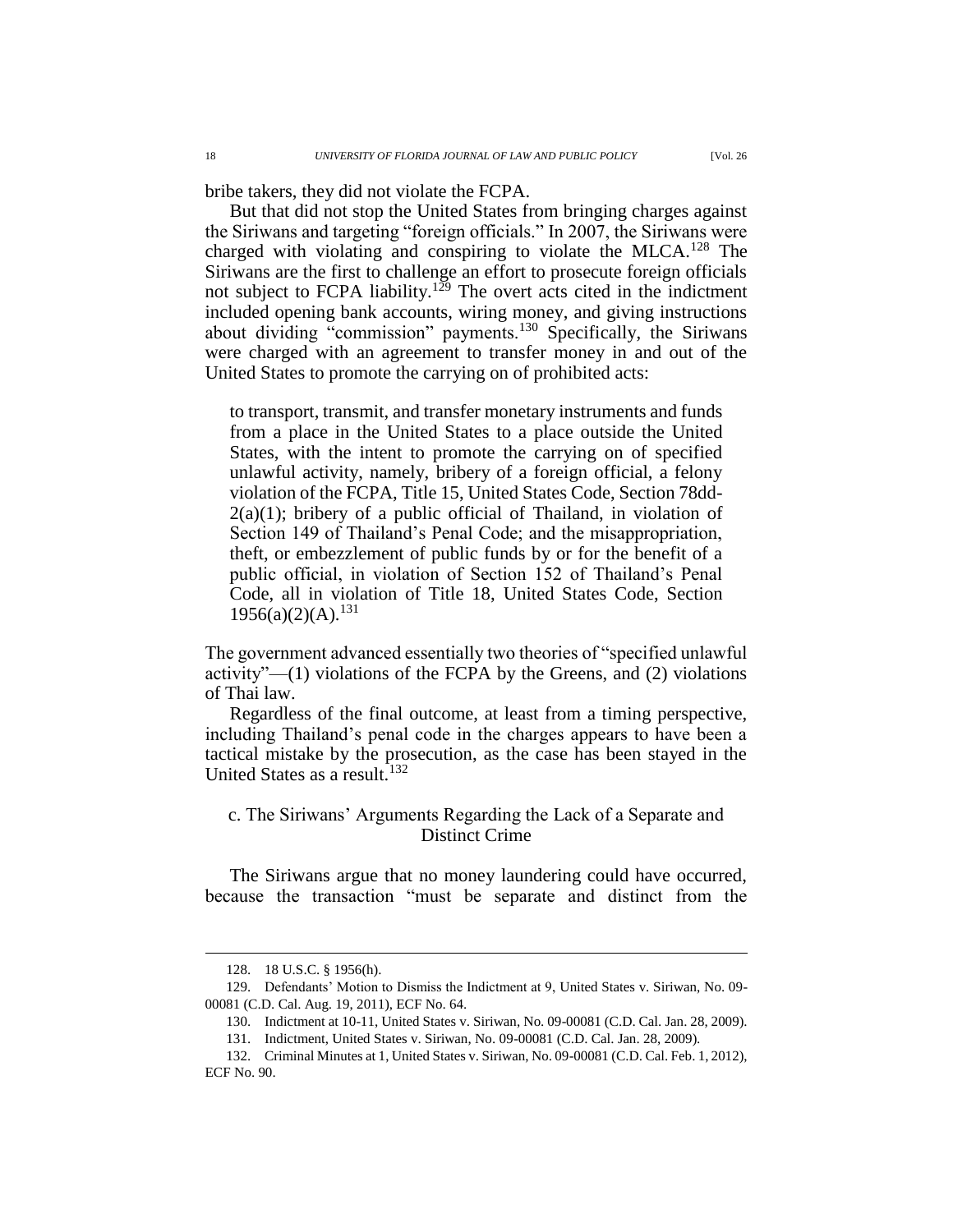underlying offense that generated the money to be laundered."<sup>133</sup> They question whether the bribes can serve both as an FCPA violation and the "separate and distinct crime" necessary to the MLCA charge against them, arguing that "[c]ongress appears to have intended the money laundering statute to be a separate crime distinct from the underlying offense that generated the money to be laundered."<sup>134</sup> The Siriwans argue that because both the MLCA and the FCPA require a money transfer as an essential element, the alleged crimes are not separate and distinct.<sup>135</sup> They argue that only when the predicate crime becomes a completed offense can money laundering have occurred.<sup>136</sup>

The government has responded by arguing that the FCPA does not require a monetary transfer but instead only a promise of something of value and, thus, no money needs to be transferred.<sup>137</sup> Further, the government argues that the concept of generating "ill-gotten gains" before one is subjected to money laundering charges does not apply to the offense the defendants are charged with—that is 18 U.S.C. §  $1956(a)(2)(A)$ :

(2) Whoever transports, transmits, or transfers, or attempts to transport, transmit, or transfer a monetary instrument or funds from a place in the United States to or through a place outside the United States or to a place in the United States from or through a place outside the United States

(A) with the intent to promote the carrying on of specified unlawful activity . . . shall be sentenced . . . .

Based on the language in the statute, the government argues that there is no requirement to show any proceeds of criminal activity.<sup>138</sup> The government argues that it only needs to show that the defendants transmitted or attempted to transmit, funds "with the intent to promote the carrying on of specified unlawful activity."<sup>139</sup> In other words, the government's position is that for purposes of "promoting" specified unlawful activity under the statute, the source of the funds that serve as the basis of the promotion is irrelevant.<sup>140</sup> The government goes even

<sup>133.</sup> United States v. Hall, 613 F.3d 249, 254 (D.C. Cir. 2010).

<sup>134.</sup> United States v. Savage, 67 F.3d 1435, 1441 (9th Cir. 1995).

<sup>135.</sup> *Id.*

<sup>136.</sup> United States v. Christo, 129 F.3d 578, 579**–**80 (11th Cir. 1997). A recent case on this issue is Hall. In that case, the Court rejected the government's theory and held that the transactions were separate and distinct. *Hall*, 613 F.3d at 254.

<sup>137</sup>*. See* Government's Response in Opposition to Defendants' Motion to Dismiss the Indictment at 16, United States v. Siriwan, No. 09-00081 (C.D. Cal. Sept. 9, 2011), ECF No. 67. 138. *See id*. at 7.

<sup>139.</sup> *See id*. at 7, 9.

<sup>140.</sup> *See id*. at 9.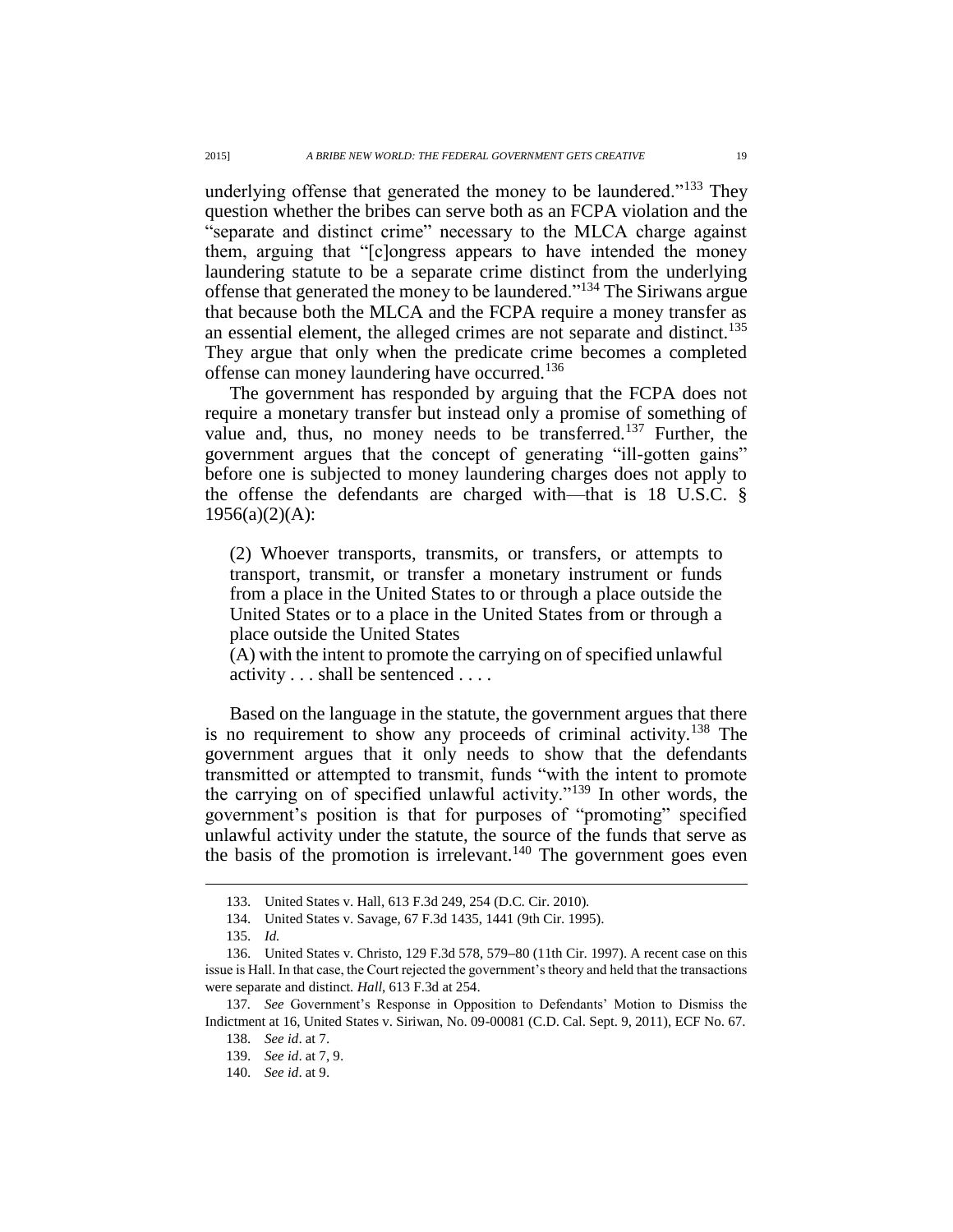further and argues that because of the "no proceeds" requirement, there is no need for a separate and distinct, specified unlawful act to occur for it to charge a § 1956(a)(2)(A) violation.<sup>141</sup>

The government relies on *Krasinski*, in which a defendant was convicted of conspiracy to promote international money laundering and to distribute the drug, ecstasy.<sup>142</sup> The court held that even though the activities were "part and parcel of the underlying offense," they could be considered when deciding the promotion issue.<sup>143</sup> The decision also cites several circuit courts that have interpreted the "intent to promote" language very broadly.<sup>144</sup>

It is unclear, however, how the government intends to show that the Siriwans in particular acted "with the intent to promote."<sup>145</sup>

# d. Siriwans' Rule of Lenity Defense

The defendants also have raised the rule of lenity and due process as a defense.<sup>146</sup> The rule of lenity requires that an ambiguous criminal law be interpreted in favor of the defendants subjected to them.<sup>147</sup> The rule "ensures fair warning by so resolving ambiguity in a criminal statute as to apply it only to conduct clearly covered."<sup>148</sup> It "vindicates the fundamental principle that no citizen should be held accountable for a violation of a statute whose commands are uncertain, or subjected to punishment that is not clearly prescribed."<sup>149</sup> In other words, a defendant might not have proper notice if the statute leaves unclear the possibility that the facts supporting the predicate crime and the money laundering may be merged into one crime.<sup>150</sup>

146. *See* Defendants' Notice of Motion and Motion to Dismiss the Indictment at 2, United States v. Siriwan, No. 09-00081 (C.D. Cal. Aug. 19, 2011), ECF No. 64.

- 147. United States v. Santos, 553 U.S. 507, 514 (2008).
- 148. United States v. Lanier, 520 U.S. 259, 266 (1997).
- 149*. Santos*, 553 U.S. at 514.
- 150. *See id.* However, *Santos* has been limited to "proceeds" cases. *See, e.g.*, United States v. Moreland, 622 F.3d 1147, 1167 (9th Cir. 2010).

<sup>141.</sup> *See id*. at 10; *see* United States v. Piervinanzi, 23 F. 3d 670, 681 (2d Cir. 1994).

<sup>142.</sup> University States v. Krasinski, 545 F.3d 546, 546 (7th Cir. 2008).

<sup>143.</sup> *Id.* at 550**–**51; *see* Government's Supplemental Brief in Opposition to Defendants' Motion to Dismiss the Indictment Re: Intent to Promote and Organic Jurisdiction at 5, United States v. Siriwan, No. 09-00081 (C.D. Cal. Dec. 2, 2011), ECF No. 84.

<sup>144.</sup> *See* United States v. Moreland, 622 F.3d 1147, 1167 (9th Cir. 2010); United States v. Bush, 626 F.3d 527, 538 (9th Cir. 2010).

<sup>145.</sup> *See* Government's Supplemental Brief in Opposition to Defendants' Motion to Dismiss Re: Intent to Promote and Organic Jurisdiction at 5, United States v. Siriwan, No. 09-00081 (C.D. Cal. Dec. 2, 2011), ECF No. 84. The government relies on the concept that at the pleading stage it "need not allege its theory of the case or supporting evidence, but only essential facts necessary to apprise a defendant of the crime charged." United States v. Buckley, 689 F.2d 893, 897 (9th Cir. 1982).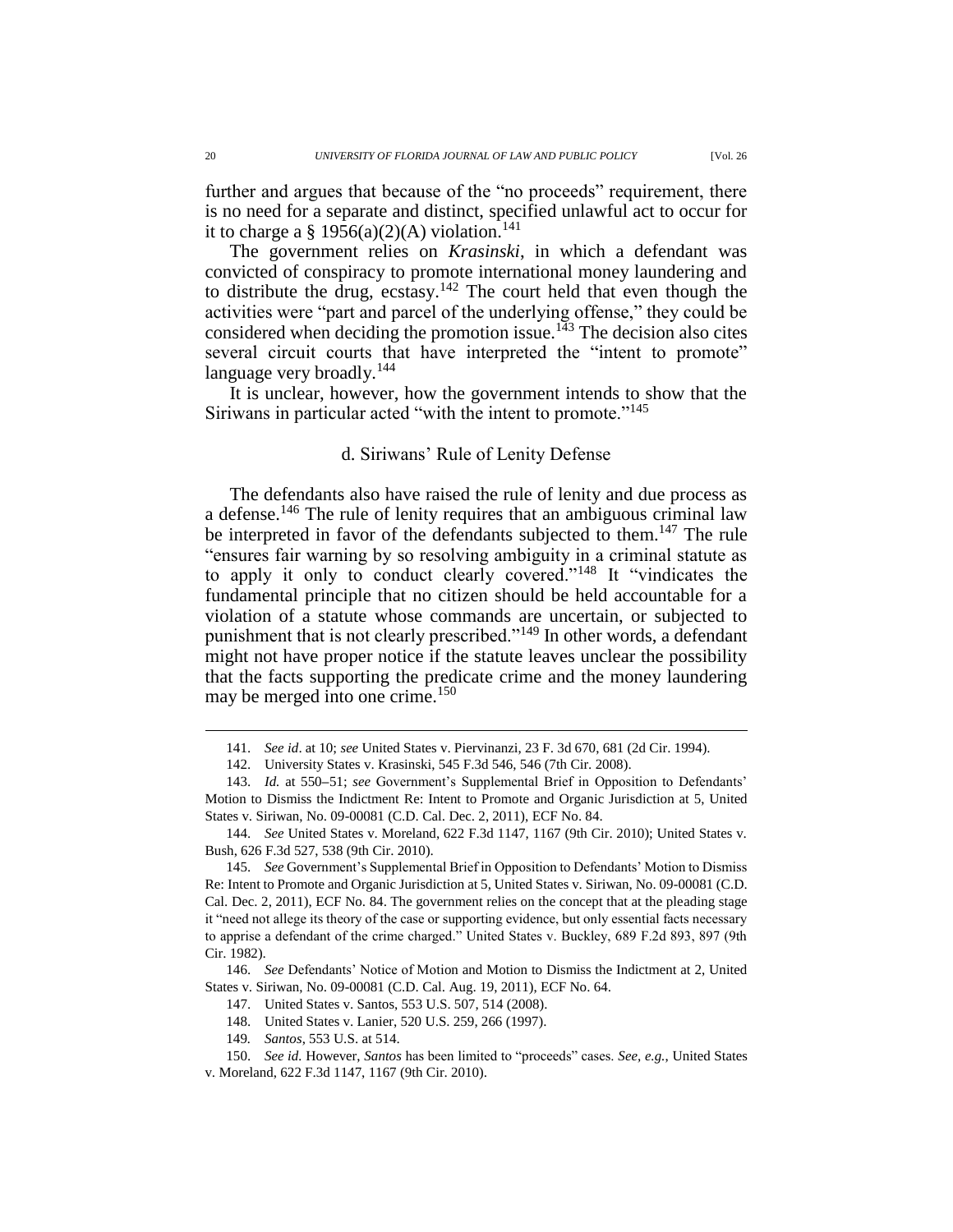### e. Specified Unlawful Activity

### 2. FCPA

The defendants argue that they did not violate the FCPA because they were bribe takers and not bribe givers.<sup>151</sup> They argue that the MLCA charge is merely an artifice to get around the FCPA's prohibition against charging foreign officials for taking bribes.<sup>152</sup> The government, of course, argues that that is not what it is doing, arguing that: "defendants are charged with the separate, and entirely analytically distinct, crime of international money laundering to promote the Greens' violation of the FCPA. That defendant Juthamas Siriwan was a foreign official at the time of these offenses, and therefore, not charged under the FCPA does not change the analysis."<sup>153</sup> The government argues that just because foreign officials cannot be charged with violating the FCPA, this does not mean they have "a free pass to commit other, entirely separate, crimes."<sup>154</sup> In what might be a preview of how courts will grapple with this problem, Judge George Wu of the Central District of California was concerned that Congress had expressed its intent to not go after foreign officials by leaving bribe takers out of the FCPA:

[I]f . . . the whole point of Congress in excepting foreign officials is to avoid certain problems when you prosecute foreign officials for these type of criminal acts involving bribery . . . those are the same concerns when you attempt to go after these people for money laundering because they accepted bribes.<sup>155</sup>

## 3. Thai law

Thai law also might provide the promoted "specified unlawful activity" through an "offense against a foreign nation involving . . . bribery of a public official, or the misappropriation, theft, or embezzlement of public funds by or for the benefit of a public official."<sup>156</sup> Judge Wu stayed the case against the Siriwans because Thai law was

<sup>151.</sup> *See* Defendants' Notice of Motion and Motion to Dismiss the Indictment at 1**–**2, United States v. Siriwan, No. 09-00081 (C.D. Cal. Aug. 19, 2011), ECF No. 64.

<sup>152.</sup> *Id.*

<sup>153.</sup> *See* Government Response in Opposition to Defendants' Motion to Dismiss the Indictment, at 22**–**23, United States v. Siriwan, No. 09-00081 (C.D. Cal. Oct. 20, 2011), ECF No. 67.

<sup>154.</sup> *See id*. at 23**–**24.

<sup>155.</sup> Reporter's Transcript of Proceedings at 10, United States v. Siriwan, No. 09-00081 (C.D. Cal. Feb. 07, 2012), ECF No. 91.

<sup>156.</sup> 18 U.S.C. § 1956(c)(7)(B)(iv) (2012).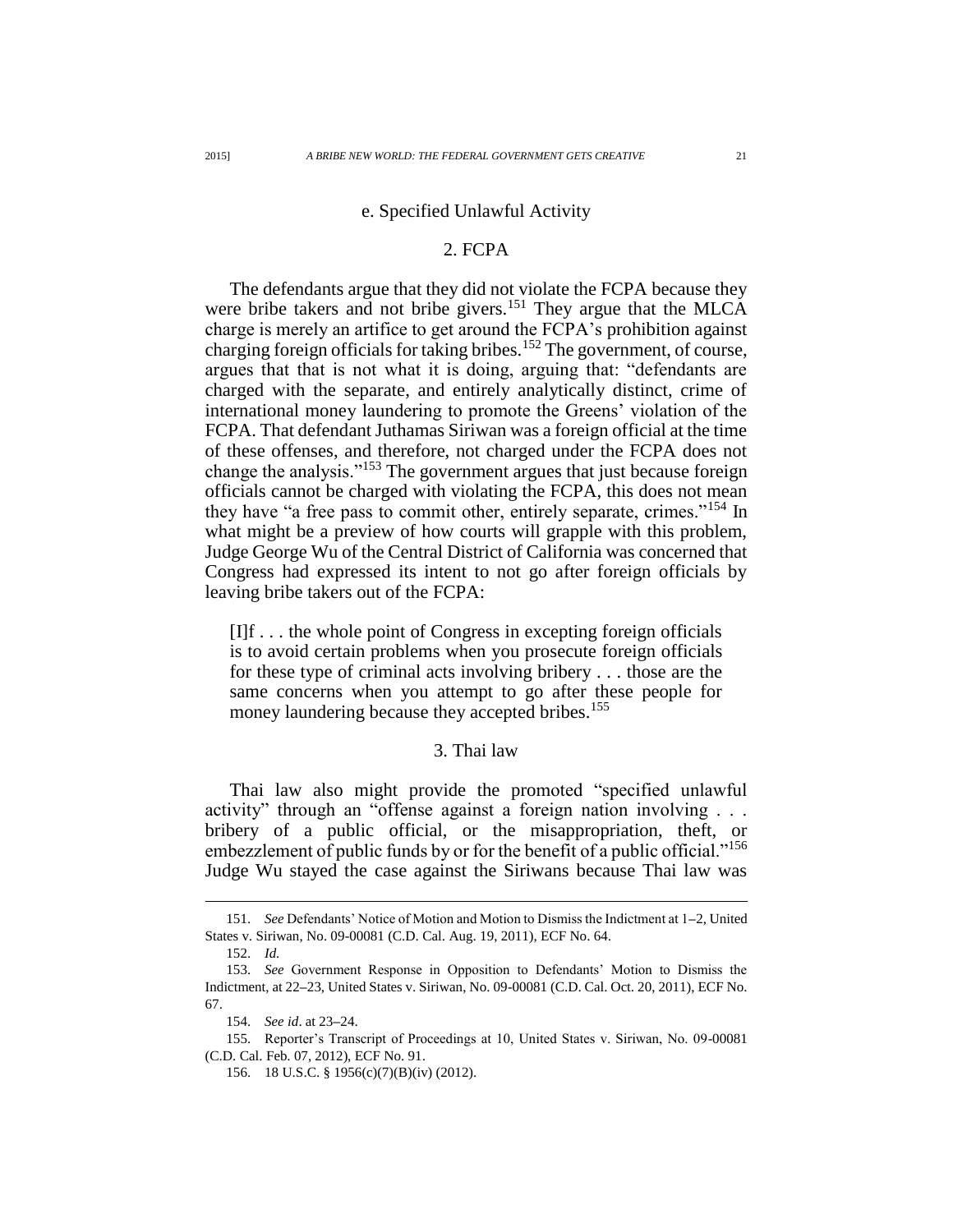asserted as a basis for the money laundering charge.<sup>157</sup> The court was concerned about how it could determine if the Siriwans had violated Thai law:

Therefore, you know, especially when there are very serious issues, it behooves the court to be somewhat cautious in this regard. And, again, it seems to me that what will happen in Thailand will inform this court as to what this court's proper response should be to the motion to dismiss. And I do not feel that it is my obligation to do that which can be done through a prosecution in Thailand as to Thai law. You know, it behooves me to wait and see even for no other reason that I can say, at least, they are experts in Thailand as to what Thai law is.<sup>158</sup>

The Court stated that an acquittal in Thailand would weaken this part of the government's case.<sup>159</sup> We will have to wait and see what the Thai courts do and what Judge Wu decides to do once the Thai case is resolved.

At least in terms of charging strategy, however, the government seems to have learned its lesson. In a subsequent case against a foreign bribe taker, it did not include an offense against the foreign country as part of the money-laundering charge. Instead it relied only on the FCPA and Travel Act violations as the predicate acts required under the MLCA.

### 4. Maria de Los Angeles Gonzalez de Hernandez

### a. Background

According to the sealed complaint, Banco de Desarrollo Economico y Social de Venezuela (BANDES) is the state-owned and state-controlled economic development bank of the Government of Venezuela (GOV).<sup>160</sup> BANDES was operated by the Venezuelan People's Ministry of Planning and Finance and acted as the financial agent of the GOV.<sup>161</sup> Gonzalez was allegedly BANDES's Vice-President of Finance or Executive Manager of Finance and Funds Administration, which would make her a

<sup>157.</sup> Mike Dearington, From Siriwan to Gonzalez: Why the DOJ Altered the Way It Charges Alleged Corrupt Foreign Officials, FCPA Professor (Aug. 26, 2013), www.fcpaprofessor.com/ category/siriwan.

<sup>158.</sup> *Id.*; Reporter's Transcript of Proceedings at 24, United States v. Siriwan, No. 09-00081 (C.D. Cal. Apr. 2, 2013), ECF No. 115.

<sup>159.</sup> Defendants' Motion to Dismiss the Indictment at 10, United States v. Siriwan, No. 09- 00081 (C.D. Cal. Aug. 19, 2011), ECF No. 64.

<sup>160.</sup> *See* Sealed Complaint at 10, United States v. Bethancourt, No. 13-MAG-0683 (S.D.N.Y. Mar. 2, 2013).

<sup>161.</sup> *See id.*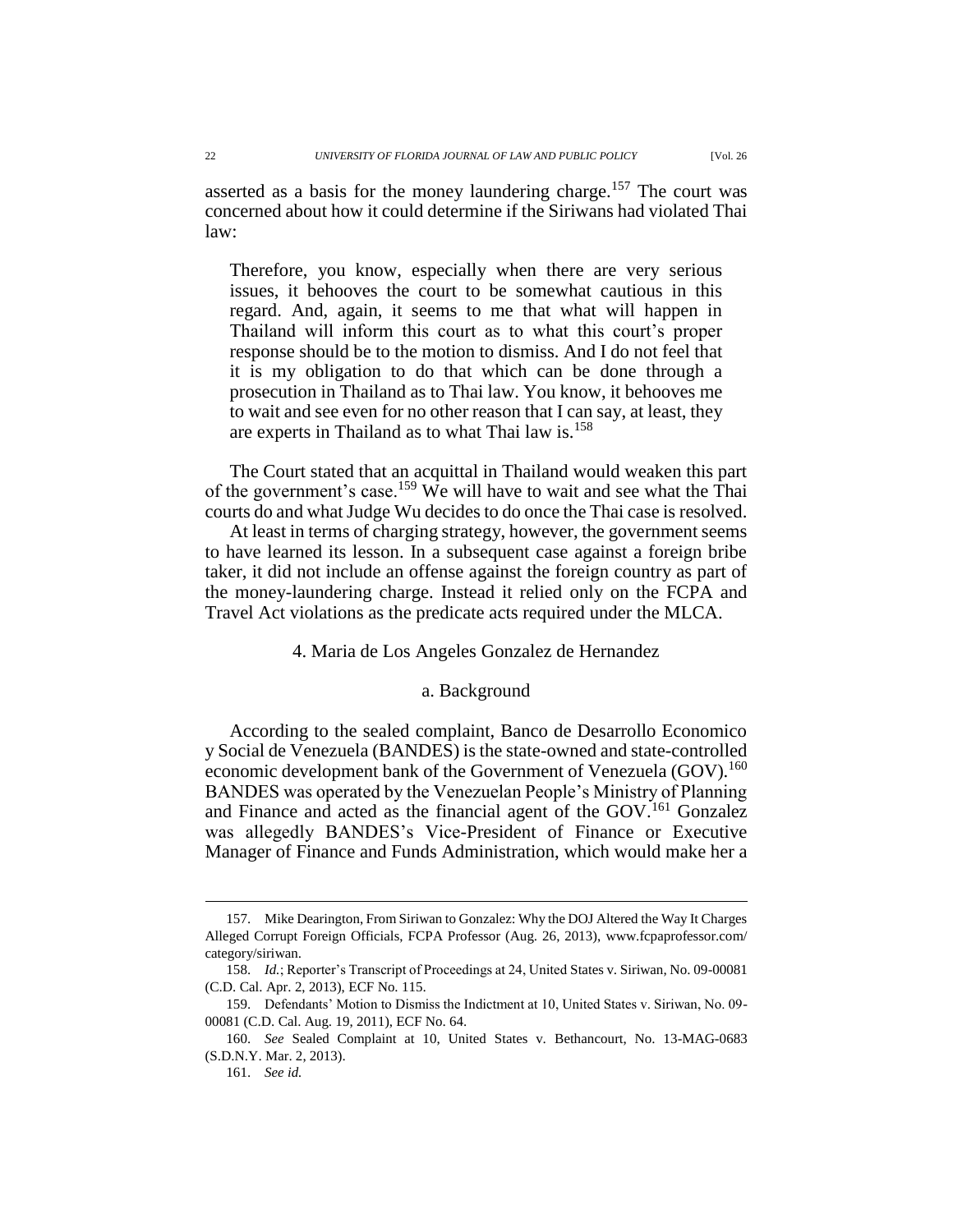foreign official under the FCPA.<sup>162</sup>

Tomas Clarke and Jose Hurtado worked for a broker-dealer domiciled in the United States (the "Broker-Dealer").<sup>163</sup> The Broker-Dealer was a brokerage firm that had its principle offices in New York, also had offices in Miami, and was registered with the SEC.<sup>164</sup> Gonzalez allegedly oversaw BANDES's trading abroad, including the trading by the Broker-Dealer on behalf of BANDES.<sup>165</sup> Clarke and Hurtado were accused of paying kickback to Gonzalez in exchange for steering BANDES business to the Broker-Dealer and authorizing it to execute bond trades for BANDES.<sup>166</sup> The money for the kickbacks allegedly came from the revenues the Broker-Dealer generated through BANDES trading.<sup>167</sup>

One alleged example is that Clarke caused the Broker-Dealer to execute at least two trades between the Broker-Dealer and BANDES for the same bonds on the same day.<sup>168</sup> If true, this would mean that BANDES was left with the same bonds it started with, but only after paying millions of dollars in mark-ups and mark-downs to the Broker-Dealer.<sup>169</sup>

# b. Charges

Gonzalez was charged with conspiracy to violate the Travel Act, violation of the Travel Act, conspiracy to commit money laundering, and money laundering.

(1) Conspiracy to violate and violation of the Travel Act

Gonzalez allegedly both conspired to and did:

[T]ravel in interstate and foreign commerce, with intent to otherwise promote, manage establish, carry on, and facilitate the promotion, management, establishment, and carrying on of unlawful activities, namely, (a) violations of the anti-bribery provisions of the FCPA . . . (b) commercial bribery, in violation of New York State Penal Law Section 180.00 and (c) commercial bribe receiving, in violation of New York State Penal Law 180.05;

<sup>162.</sup> *See id*.

<sup>163.</sup> *See id*.

<sup>164.</sup> *See id*.

<sup>165.</sup> *See id*.

<sup>166.</sup> *See id*. at 11 (alleging that Gonzalez received at least \$3.6 million in payments from the Broker-Dealer and that the Broker-Dealer generated over \$60 million in revenue from BANDES).

<sup>167.</sup> *See id*. at 15.

<sup>168.</sup> *Id.* at 14; United States v. Bethancourt, No. 13-MAG-0683 (S.D.N.Y. Mar. 2, 2013).

<sup>169.</sup> *See id.* at 5.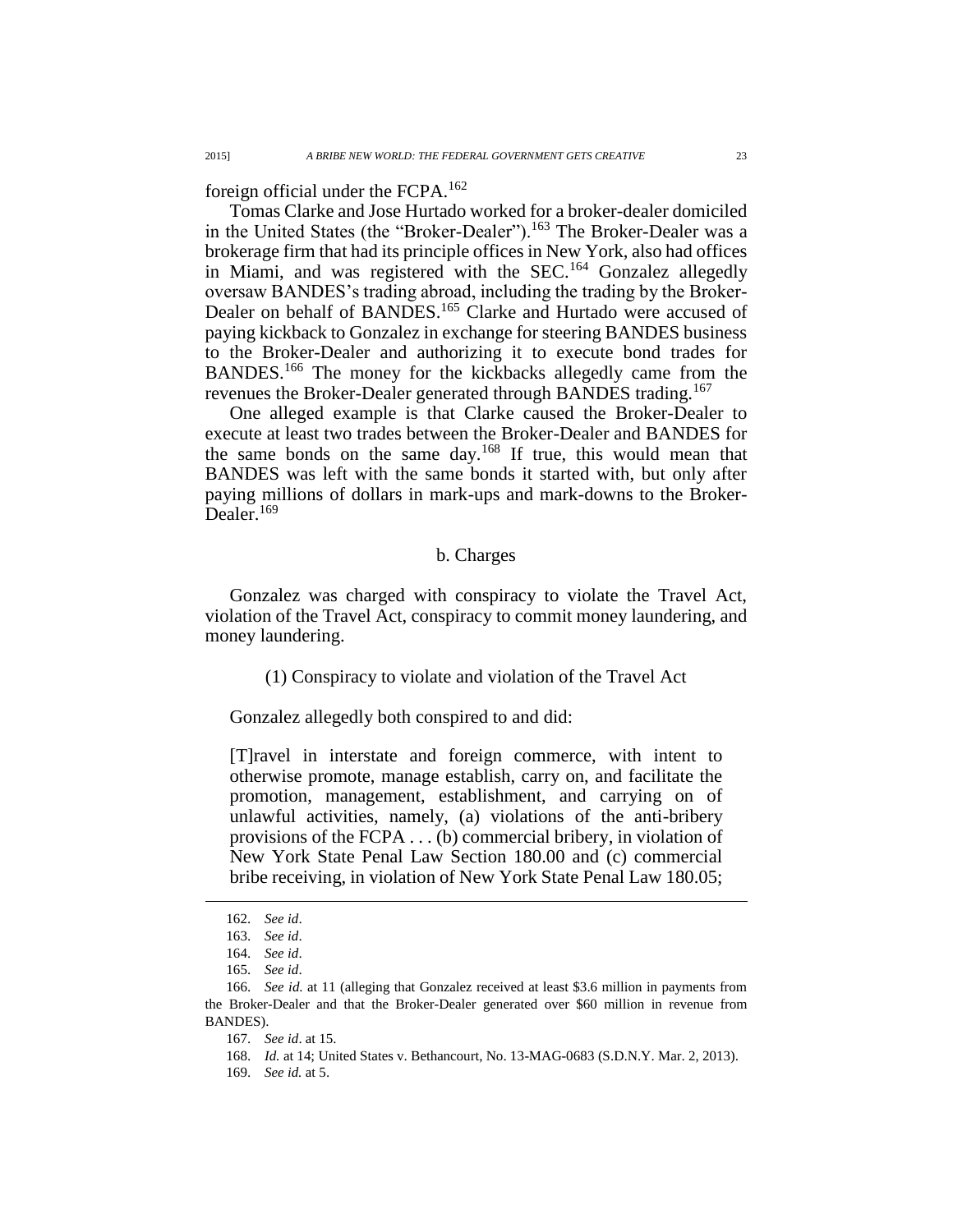and therefore would and did perform and attempt to perform acts to otherwise promote, manage, establish, carry on, and facilitate the promotion, management, establishment, and carrying on, of such unlawful activity, in violation of Title 18, Unites States Code, Section  $1952(a)(3)(A).^{170}$ 

The alleged overt act supporting the charges includes emailing wire instructions, emailing spreadsheets of the bond transactions and the commissions, and wiring money. $171$ 

(2) Conspiracy to Commit and Committing Money Laundering

### Gonzalez also was charged with an agreement

[T]o transport, transmit, and transfer funds from a place in the United States to and through a place outside the United States and to a place in the United States from a place outside the United States, with the intent to promote the carrying on of specified unlawful activity, that is, (1) violations of the FCPA, Title 15, United States Code, Section 78dd-2, and (2) violations of the Travel Act, Title 18, United States Code, Section 1952(a)(2)(A).<sup>172</sup>

Here we see prosecutors learning the lesson of the case against the Siriwans. Instead of charging a violation of the laws of a foreign country, the government alleged only that the specified unlawful activity consisted of violations of U.S. laws—the FCPA and the Travel Act. Thus, this district court judge, unlike Judge Wu, will not be able to wait and see what courts of a foreign country do about the claim that its laws were violated. This should avoid stays of the proceedings and make the cases simpler to prosecute.

There is also an interesting subplot here. Attorney General Eric Holder co-chaired the Money Laundering Steering Committee during the Clinton administration.<sup>173</sup> He was supportive of proposals to include "bribery of a foreign official" as part of an "offense against a foreign nation," which is part of the MLCA's list of specified unlawful activities. It is thus not surprising that this charge was included in the cases against the Siriwans. It is also interesting that it was abandoned in *Gonzalez*.

<sup>170.</sup> *See id*. at 8.

<sup>171.</sup> *See* Sealed Complaint at 5**–**6, United States v. Bethancourt, No. 13-MAG-0683 (S.D.N.Y. Mar. 2, 2013).

<sup>172.</sup> *Id*.

<sup>173.</sup> U.S. Dep't of Treasury & U.S. Dep't of Justice, *The National Money Laundering Strategy for 2000*, FINCEN.GOV (Mar. 2000), *available at* http://www.treasury.gov/presscenter/press-releases/Documents/ml2000.pdf.